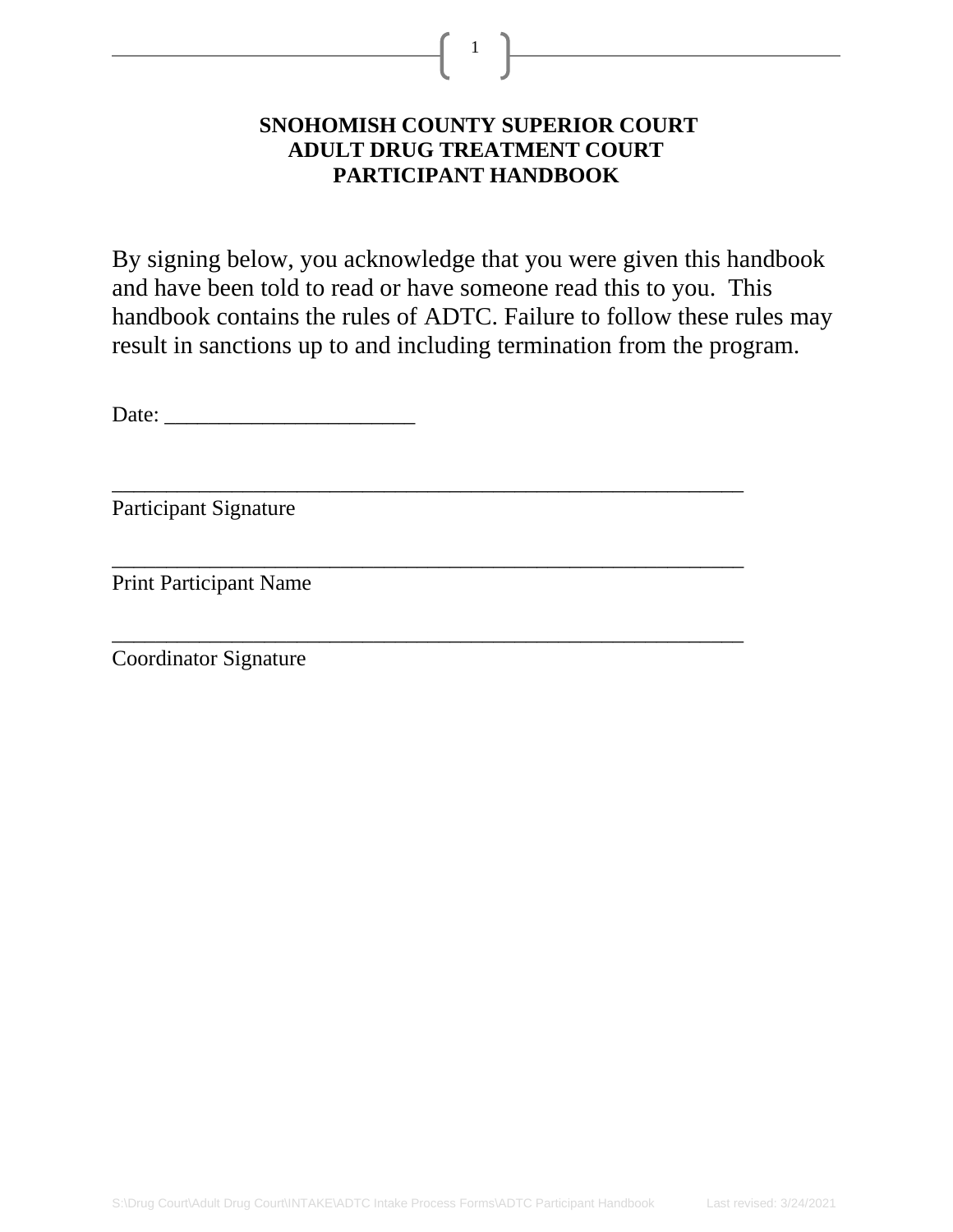

 $\begin{pmatrix} 2 \end{pmatrix}$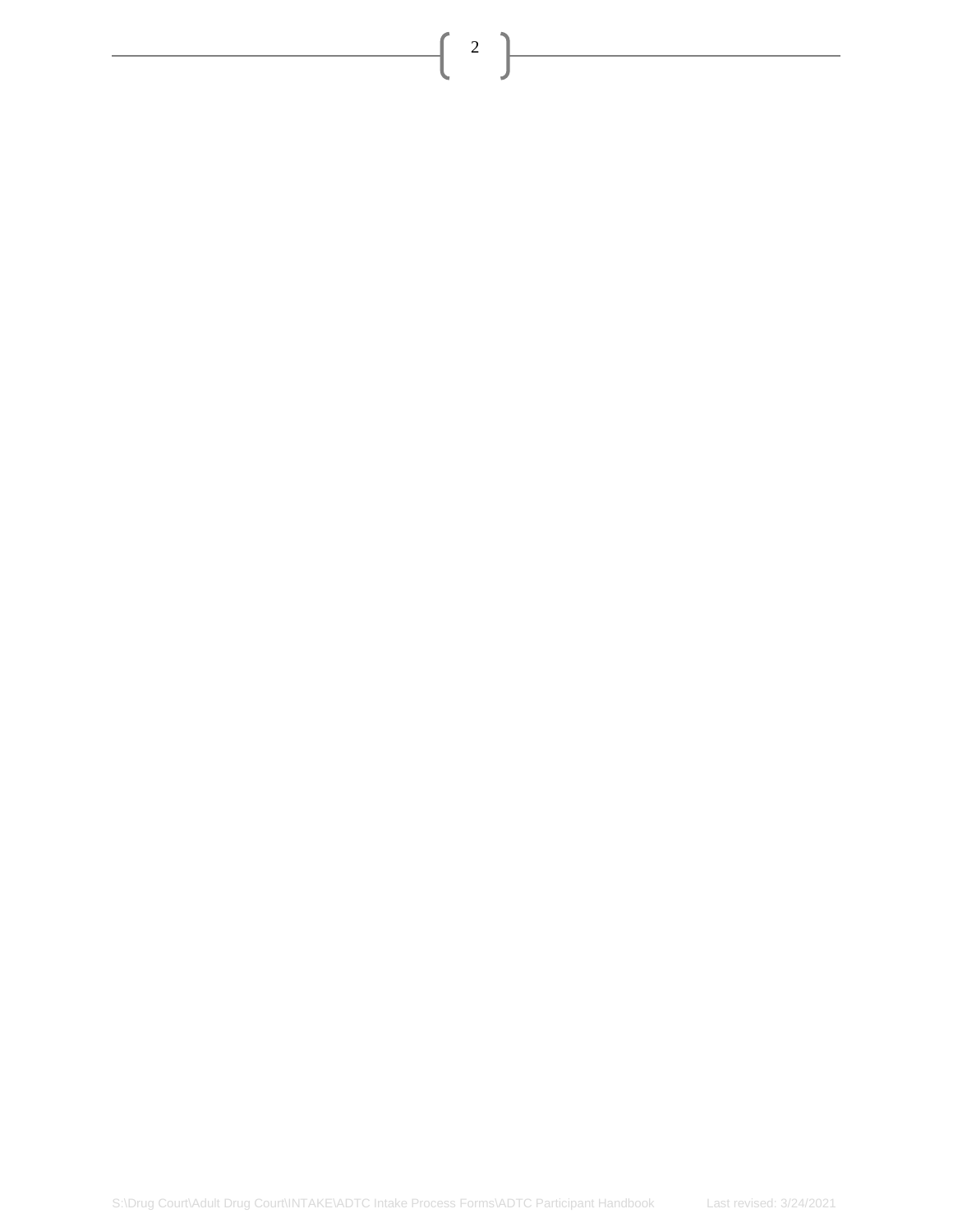

# SNOHOMISH COUNTY SUPERIOR COURT

# ADULT DRUG TREATMENT COURT

# PARTICIPANT HANDBOOK

Updated 2021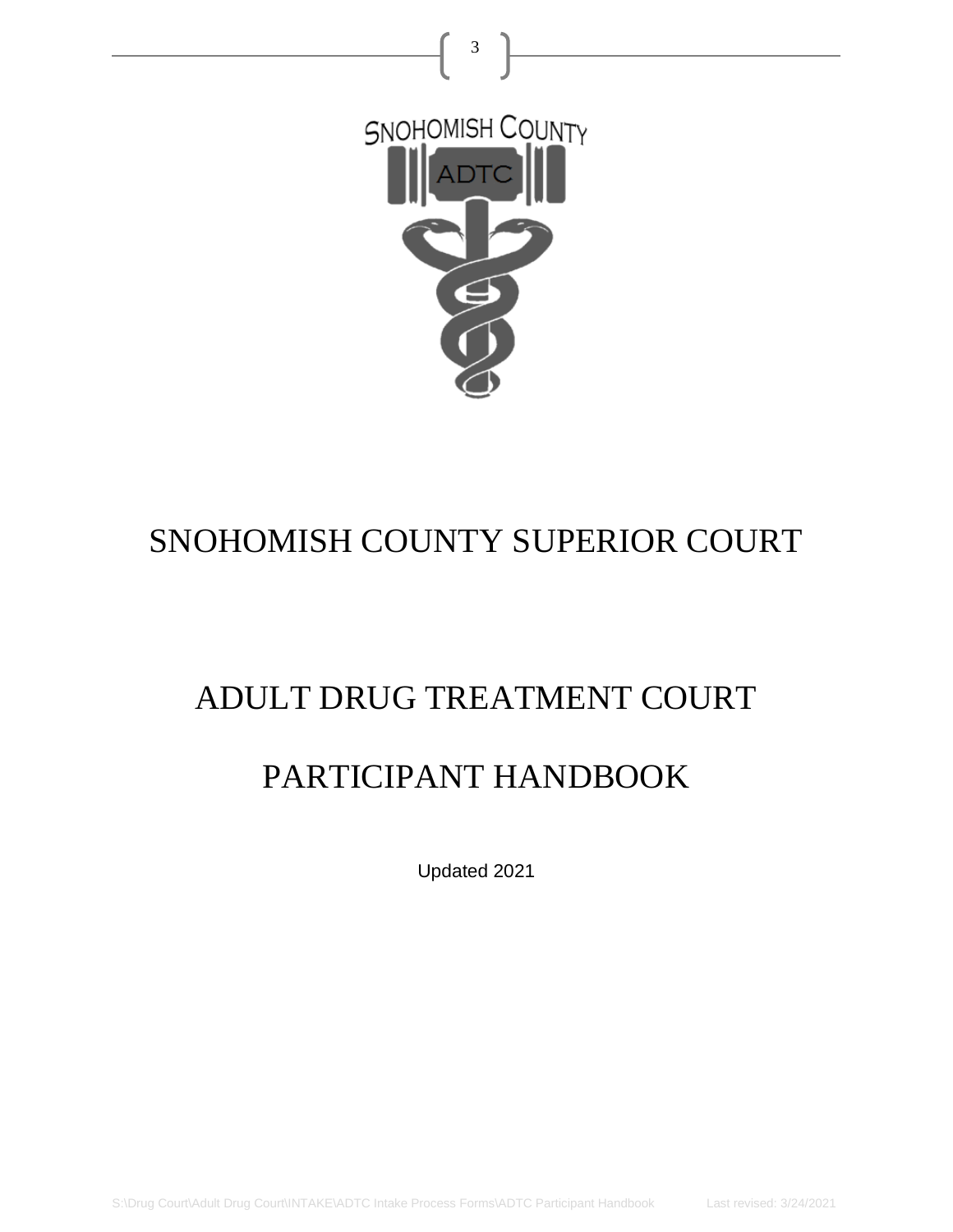# **TABLE OF CONTENTS**

 $\begin{pmatrix} 4 \end{pmatrix}$ 

| <b>Section</b>                                 | Page(s)   |
|------------------------------------------------|-----------|
| <b>Adult Drug Treatment Court Introduction</b> | 5         |
| <b>Program Description</b>                     |           |
| What is a Drug Treatment Court?                | 5         |
| <b>Equal Opportunity</b>                       | 5         |
| Safety                                         | 6         |
| Confidentiality                                | 6         |
| <b>Entry into ADTC</b>                         |           |
| Opt In Process                                 | 6         |
| <b>Program Requirements</b>                    |           |
| Group and Individual Treatment                 | 7         |
| <b>Treatment Phases</b>                        | 7         |
| Sober Support                                  | 8         |
| Meetings                                       | 8         |
| Sponsor                                        | 8         |
| Moral ReconationTherapy (MRT)                  | 8         |
| <b>Court Appearances and Courtroom Rules</b>   | 9         |
| Employment                                     | 10        |
| Education                                      | 10        |
| <b>Fees and Restitution</b>                    | 11        |
| Conduct                                        | 11        |
| <b>Life Choices</b>                            | 11        |
| Drug and Alcohol Testing                       | 12        |
| Requirements                                   | 12        |
| <b>UA Call Line</b>                            | 13        |
| <b>Collection Site Procedures</b>              | $13 - 14$ |
| Designer Drugs                                 | 14        |
| <b>Medication Policy</b>                       | 14-15     |
| Housing                                        | 15        |
| <b>Emergency Housing Assistance</b>            | 16        |
| <b>Recovery Support Services</b>               | 16        |
| <b>Home Visits</b>                             | 16        |
| <b>Travel/Trip Requests</b>                    | $16 - 17$ |
| <b>Stages of ADTC</b>                          | $17 - 18$ |
| Incentives & Sanctions                         | 18-19     |
| Grievances                                     | 20        |
| New Offenses/Infractions                       | 20        |
| Termination                                    | 20        |
| <b>Exit Interviews</b>                         | 21        |
| Graduation                                     | 21        |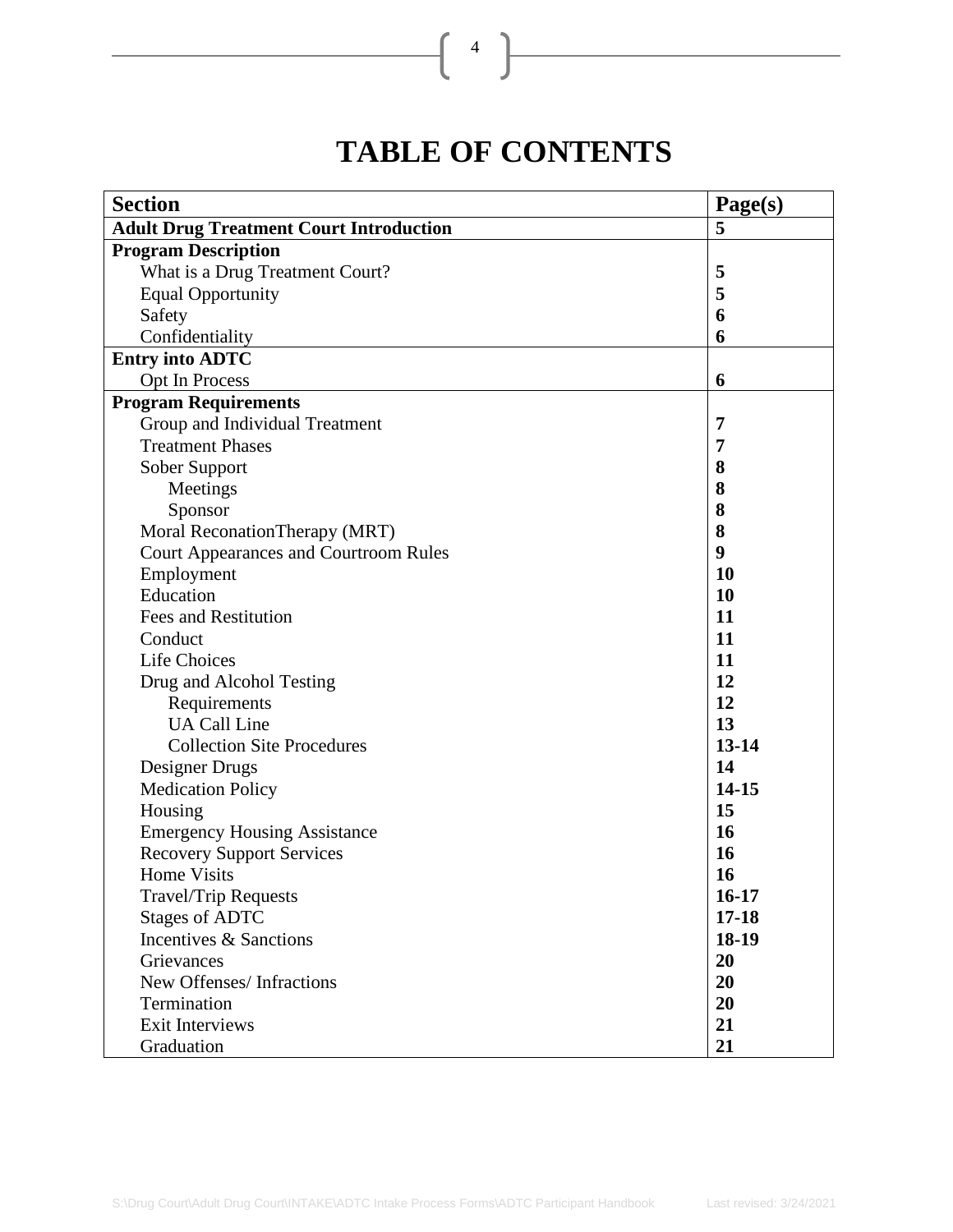# **Adult Drug Treatment Court Introduction**

 $\begin{bmatrix} 5 \end{bmatrix}$ 

### Welcome to ADTC!

This handbook gives information about ADTC and what is required of you as a participant. We want you to share this information with your family and friends who support your recovery. As a participant, you are required to follow all rules in this handbook, the ADTC Contract and all instructions given in court by the Judge.

### **NOTE: This handbook may be updated from time to time to reflect program changes. We will make sure you are told of any changes.**

**You will be sanctioned or terminated by the court if you fail to follow the rules and requirements included in this handbook. If you do not understand anything or have questions contact your Coordinator.**

### **Three Simple Rules to Success in ADTC:**

- 1. Be Honest
- 2. Show Up
- 3. Try Hard

## **PROGRAM DESCRIPTION**

### **WHAT IS A DRUG TREATMENT COURT?**

Adult Drug Treatment Court (ADTC) is a therapeutic court that includes frequent drug testing, judicial supervision, substance use disorder treatment and the use of incentives and sanctions. When you enter ADTC, you become part of a unique partnership with the judge, deputy prosecuting attorney, defense counsel, drug court coordinators, treatment professionals and law enforcement.

You will need to participate in a variety of treatment programs that are designed to help you with your substance use disorder and provides support to achieve education and employment goals. The program includes group and individual treatment sessions, Moral Reconation Therapy and participation in sober support meetings. Residential substance use disorder treatment and detoxification services may also be required. ADTC is a 12 to 18 month program, however, the judge may extend your participation up to 24 months depending on your individual circumstances.

#### **EQUAL OPPORTUNITY**

You have the right to participate in this program without discrimination as to your age, sex, race, creed, color, religion, national origin, sexual orientation, marital status or physical disability.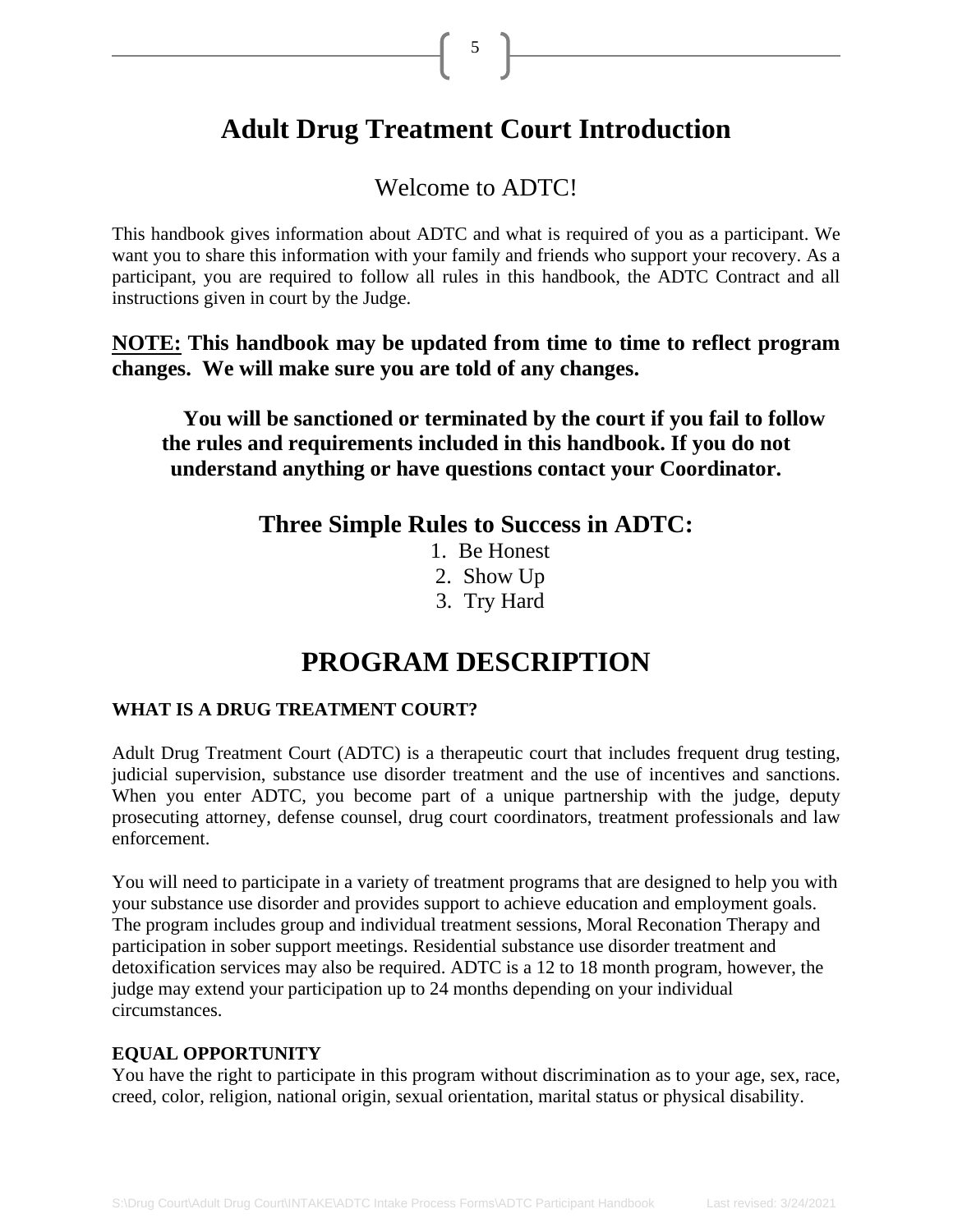#### **SAFETY**

Safety is everybody's responsibility. Safety rules are posted on bulletin boards at service agencies and in the courthouse for your convenience. You must follow all court orders and rules/regulations regarding weapons. You may be terminated if the team feels that safety concerns are impacting your continued participation in this program.

#### **CONFIDENTIALITY**

Your rights to confidentiality are protected by Federal laws. Information will not be released by the team without your written consent. You will be required to sign a consent form allowing treatment providers, program staff, and the rest of the team to share and talk about your progress.

That release of confidentiality will extend to others who may be present or participate in staffing or other discussions about your participation, including the press or public inside the courtroom. We will take all reasonable steps to respect your privacy and not discuss sensitive personal information in open court.

Confidentiality is also important in group sessions. Anything that is discussed in group must remain in group. No information any participant should be talked about outside of the group. The same confidentiality applies to things said in the courtroom. Outside group and court, do not talk to anyone about any information you hear from or about any other participant.

# **ENTRY INTO ADTC**

#### **OPT IN PROCESS**

The first two weeks of ADTC is a trial period for you to test out the program and for the team to make sure you are participating in the program and taking the requirements seriously. At the end of your first two weeks you may "opt in" to the program and continue your participation, or you may "opt out" and return to the trial track. The team may also choose to "opt you out" after reviewing eligibility and your program participation. If you opt out, any trial rights you have waived will be returned to you.

#### **On your "opt date", if you do not appear for court, you will be "opted in" in your absence. It is very important that you show to court for your "opt date".**

Once you have opted in, voluntary or involuntary, termination will result in a stipulated trial. The Judge determines your guilt or innocence based on the police reports, and/or affidavit of probable cause. You may be sentenced immediately if you are found guilty.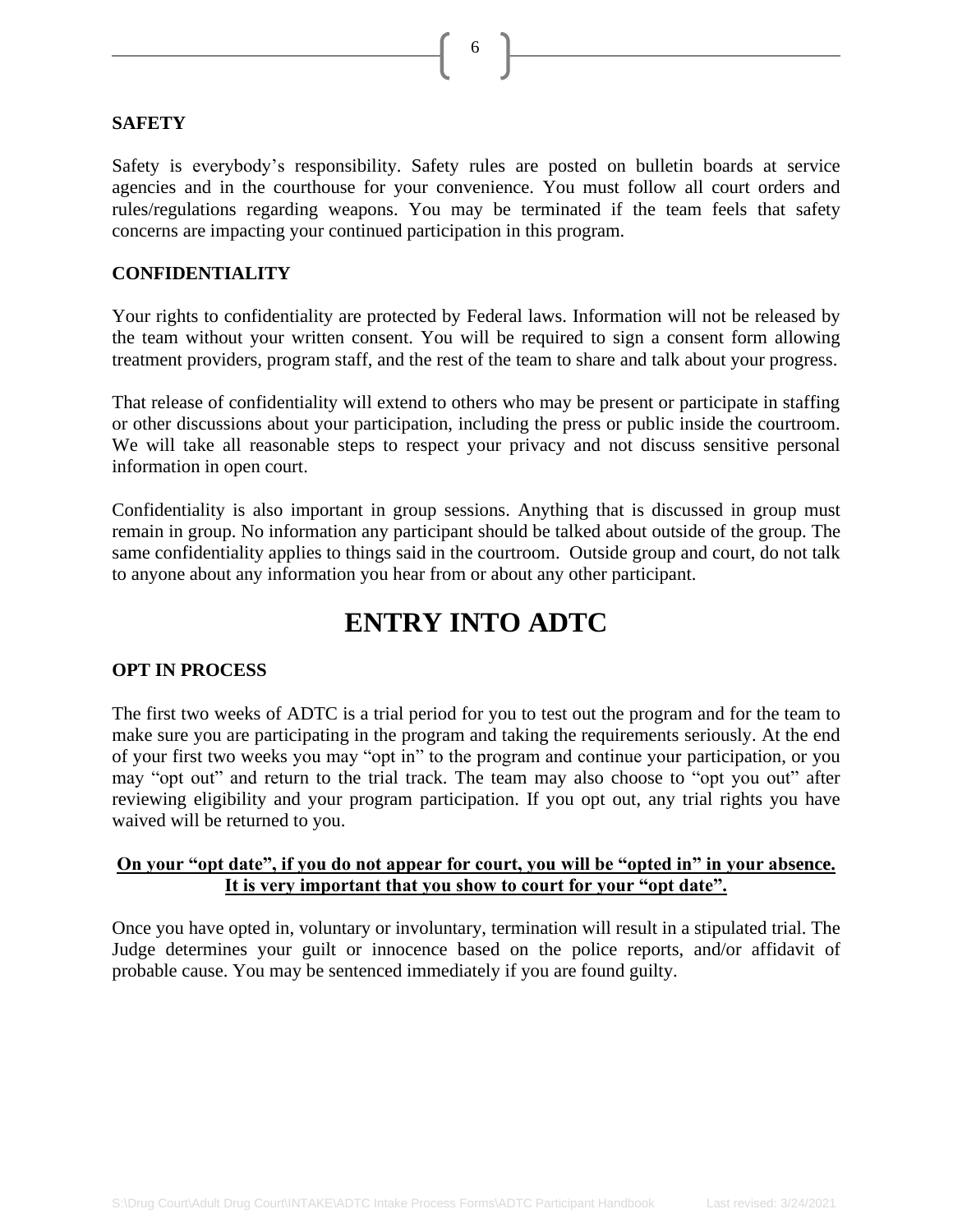# **PROGRAM REQUIREMENTS**

7

#### **GROUP AND INDIVIDUAL TREATMENT**

Your treatment program will be made up of group & individual counseling sessions with your treatment provider(s). You will be required to actively participate in all sessions. Nonparticipation will result in a sanction and can lead to termination from the program.

It is your responsibility to be on time for all treatment sessions and any missed sessions will result in a sanction. You may not be allowed to enter a treatment group that has started and if you are more than 10 minutes late, it will be a missed treatment group. If you miss an individual meeting with your counselor, without it being excused or cancelled within 24 hours of the session, it will be a missed treatment session.

In addition, you may be required to participate in other programs, including but not limited to: job training, family education, anger management, parenting classes, mental health counseling, GED preparation, or others, based on your individual needs.

#### **TREATMENT PHASES**

You are required to successfully complete all phases of treatment before you can graduate from ADTC. Your substance abuse assessment will determine which treatment level of care that you will start at in Phase I.

- **Phase 1**: Treatment starts with an intensive outpatient (IOP) level of care, but based on your individual needs, you may start in detoxification services, residential treatment or a combination of services.
- **Phase 2**: Once you enter Phase 2 of treatment you will be meeting with your treatment provider one to two times per week depending on your individual needs. If you continue to struggle with staying sober, you may be returned to Phase 1 for more intensive treatment. If you do not participate in treatment, you may be terminated.
- **Phase 3**: During this last Phase of treatment you will meet with your treatment provider at least once a month. This may be an individual or group session. If you relapse during this Phase, you may be returned to Phase 1 or Phase 2 of treatment or be terminated.
- **Aftercare:** Aftercare provides you with access to individual treatment sessions with your ADTC treatment counselor after graduation. You may access this service once a month until 6 months after you graduate. The number of sessions you may have are limited to 6 total.

**Suspension from treatment:** You must be enrolled in treatment while in this program. If you are suspended from treatment, you may be terminated.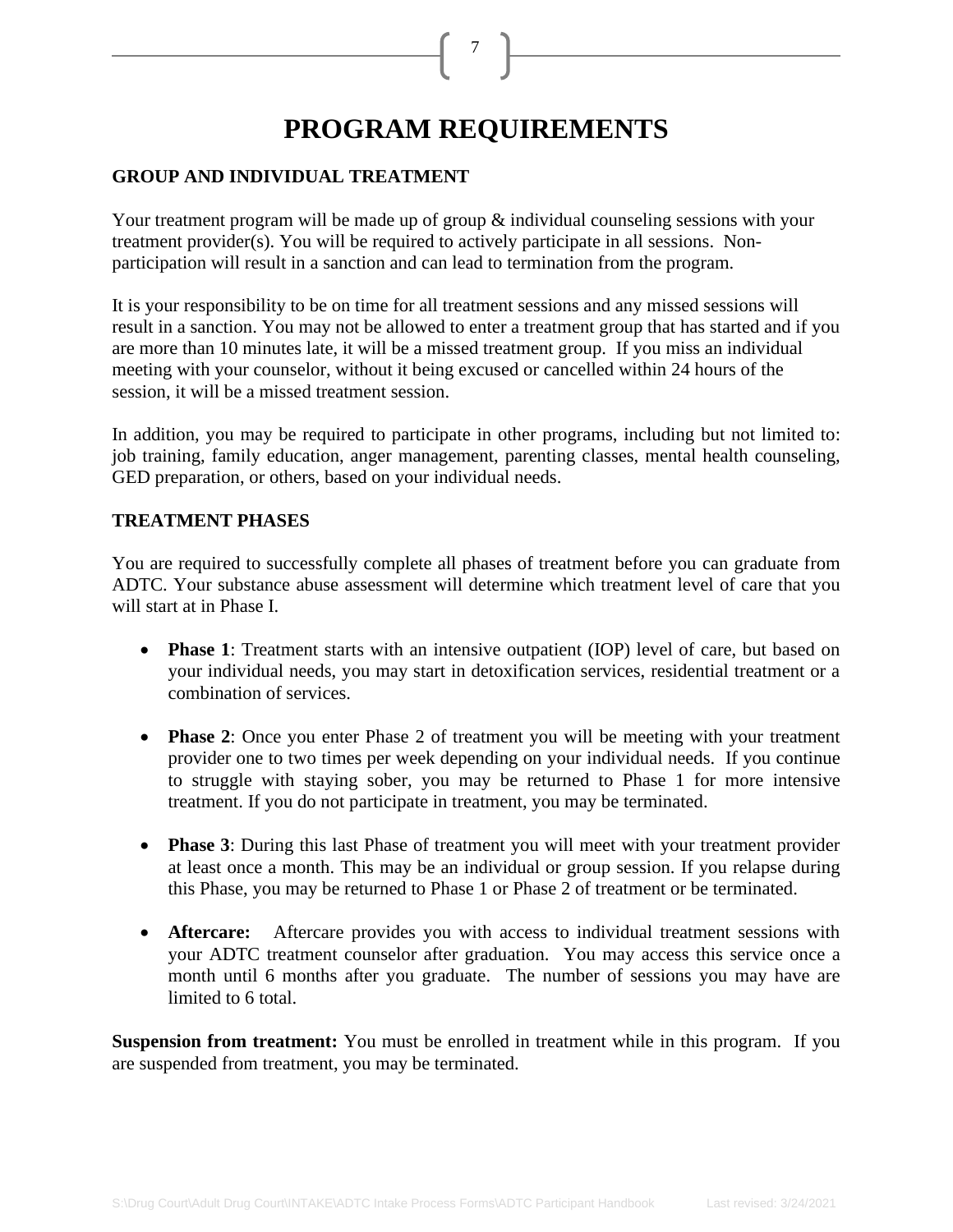#### **SOBER SUPPORT: MEETINGS & SPONSOR**

MEETINGS: During stages one through three, you are required to attend and participate in a minimum of three (3) sober support meetings each week. During stage four you are required to check in with your coordinator each week regarding your recovery supports– you can either write a short paragraph explaining what you did during the week to support your recovery or you can turn in a weekly to-do list to explaining what tasks you completed during the week to support your recovery. This is in addition to your other required treatment appointments.

8

The following rules apply to your meetings each week:

- You must attend each of these meetings on different days each week. (*example: Friday, Monday and Tuesday*)
- Your meetings must not take place at the same time as your treatment appointments or court.
- You will be responsible for checking that your name, date, name of the group and location are correct and clearly written on your verification slip. **Other Drug Treatment Court participants cannot sign your slip, even if they are the chair of the meeting**.
- You may attend one pro-social activity each week as long as you talk to your treatment liaison about it ahead of time and get approval to attend. Examples of pro-social activities include attending church, going on a group hike, playing sports, MRT peer support, etc.
- You are required to turn in proof of your attendance of sober support meetings (e.g., signed meeting slip) to your treatment provider **DAILY**.
- If your meeting slip is turned in late or not turned in at all, you will get a sanction at court.

SPONSOR: You are required to find and stay in contact with a sober support sponsor/recovery coach while in ADTC. Please talk with your treatment liaison about this requirement.

**If you do not attend a full meeting, but list that meeting on your meeting slip, and/or forge your attendance at a sober support meeting, you will be sanctioned in court, up to and including termination.** 

#### **MORAL RECONATION THERAPY (MRT)**

MRT is a requirement in order to graduate from this program. MRT is a structured program that focuses on changing your thinking and behaviors that lead to problems of drug use, relationship difficulties, and negative lifestyles. Break the Chains of Trauma MRT may be required while you are in this program to work through trauma related issues that stumbling blocks to recovery.

You will receive an MRT workbook at no cost to you when you start this program. It is your responsibility to make sure that you come to group with your book. You will not be allowed to attend group if you do not have your workbook and may be sanctioned. If you lose your workbook, you can buy a replacement from the Coordinators at Superior Court for a cost of \$27.00 (exact cash only) for an MRT book and \$15.00 (exact cash only) for an MRT Trauma book.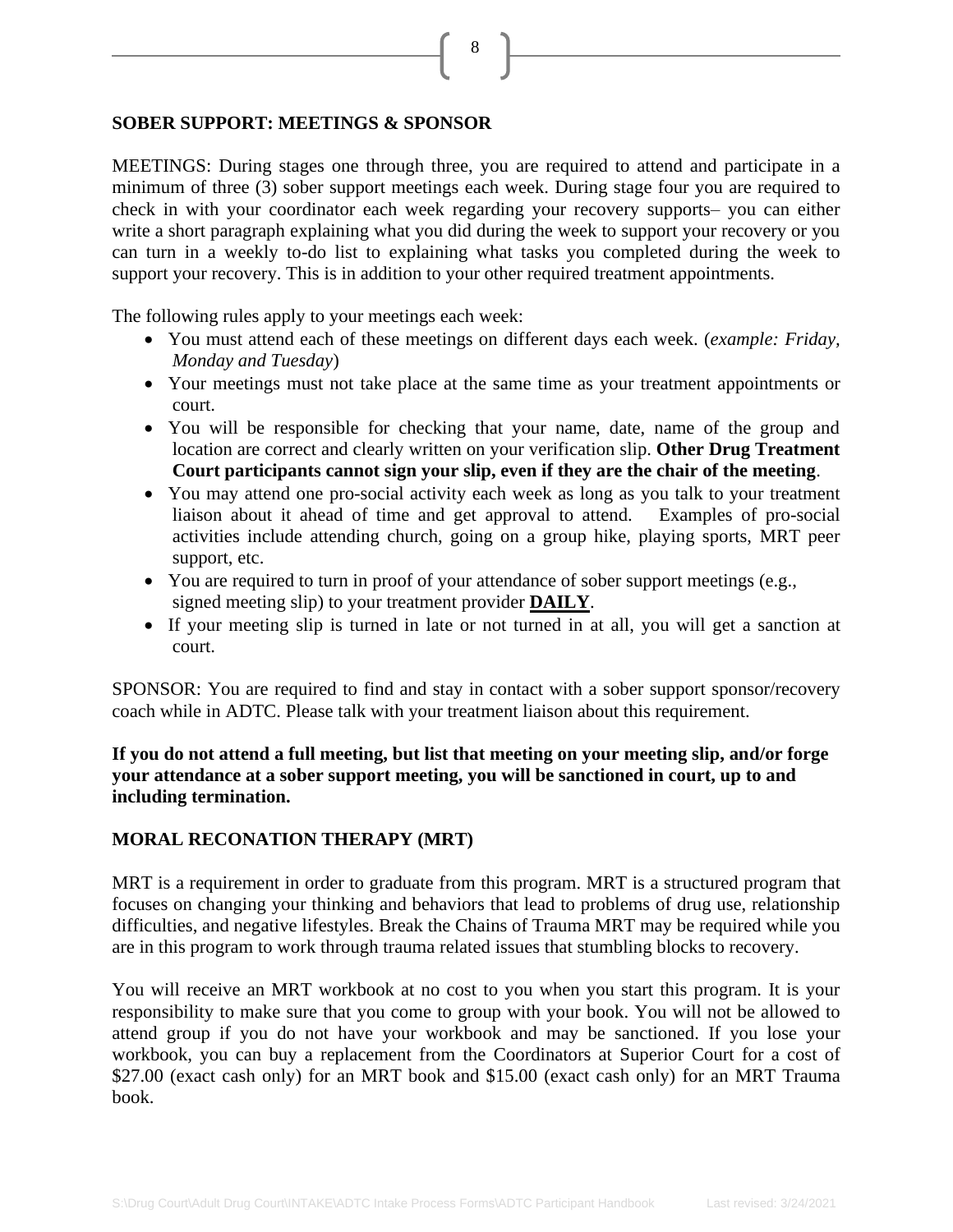#### **COURT APPEARANCES & COURTROOM RULES**

You must attend all scheduled court while in ADTC. During each court hearing the Judge will review your progress in treatment and program compliance.

9

#### **You must follow these courtroom rules for in person and zoom Court:**

- $\checkmark$  Arrive on time and remain seated until the end of the court session, unless otherwise told.
- $\checkmark$  **DO NOT** socialize while in court. It is rude and unfair to the Court and your peers.
- $\checkmark$  Turn off all cell phones and electronic devices before entering the court room.
	- o **Texting, photography or video/audio recording is not allowed.** If your cell phone or electronic device goes off, or if you are caught using your cell phone or electronic devise in court, you will receive a sanction.
- ✓ Take care of any personal needs (*bathroom, phone calls, smoking, etc.)* prior to entering the courtroom.
- ✓ Food and drink **ARE NOT** allowed in Court. This also includes gum, candy, mints, etc. This rule applies to everyone in the courtroom, including children.
	- o You must be properly dressed in court at all times: Bare feet, tank tops, halters, bare midriffs, see-through garments are **NOT** acceptable. No visible undergarments.
	- o **NO** clothing that displays alcoholic beverages, drugs, nude pictures or other words/images that may be offensive to other participants or staff will be allowed.
	- o **NO** hats, bandanas or other headdress, except religious or medical, will be permitted at any time. No sunglasses will be worn in the courtroom.
- $\checkmark$  Pay attention when your name is called.
- $\checkmark$  Be respectful of everyone in Court.
- $\checkmark$  Stand in front of the bench while talking to the Judge. The Judge should always be called "Judge" or "Your Honor".
- $\checkmark$  Be quiet in the courthouse, as other courts are in session. You may be sanctioned for being disruptive in any area of the courthouse.
- $\checkmark$  **DO NOT** bring small children or infants to court if there is any chance that they may be disruptive.
- $\checkmark$  **DO NOT** bring children to court if there is any chance that you may be sanctioned to jail. Sanctions will not be delayed and Child Protective Services (CPS) will be contacted to take custody of your children if other arrangements have not been made for their care.

If you do not appear in court, and do not have approval to not attend or do not have an emergency that can be verified, a \$100,000 bench warrant will be issued for your arrest. If you are on bench warrant status, you may be terminated. If you are on bench warrant status over 60 days you will be terminated from the program.

#### **Your court appearances may decrease as you progress successfully through the program**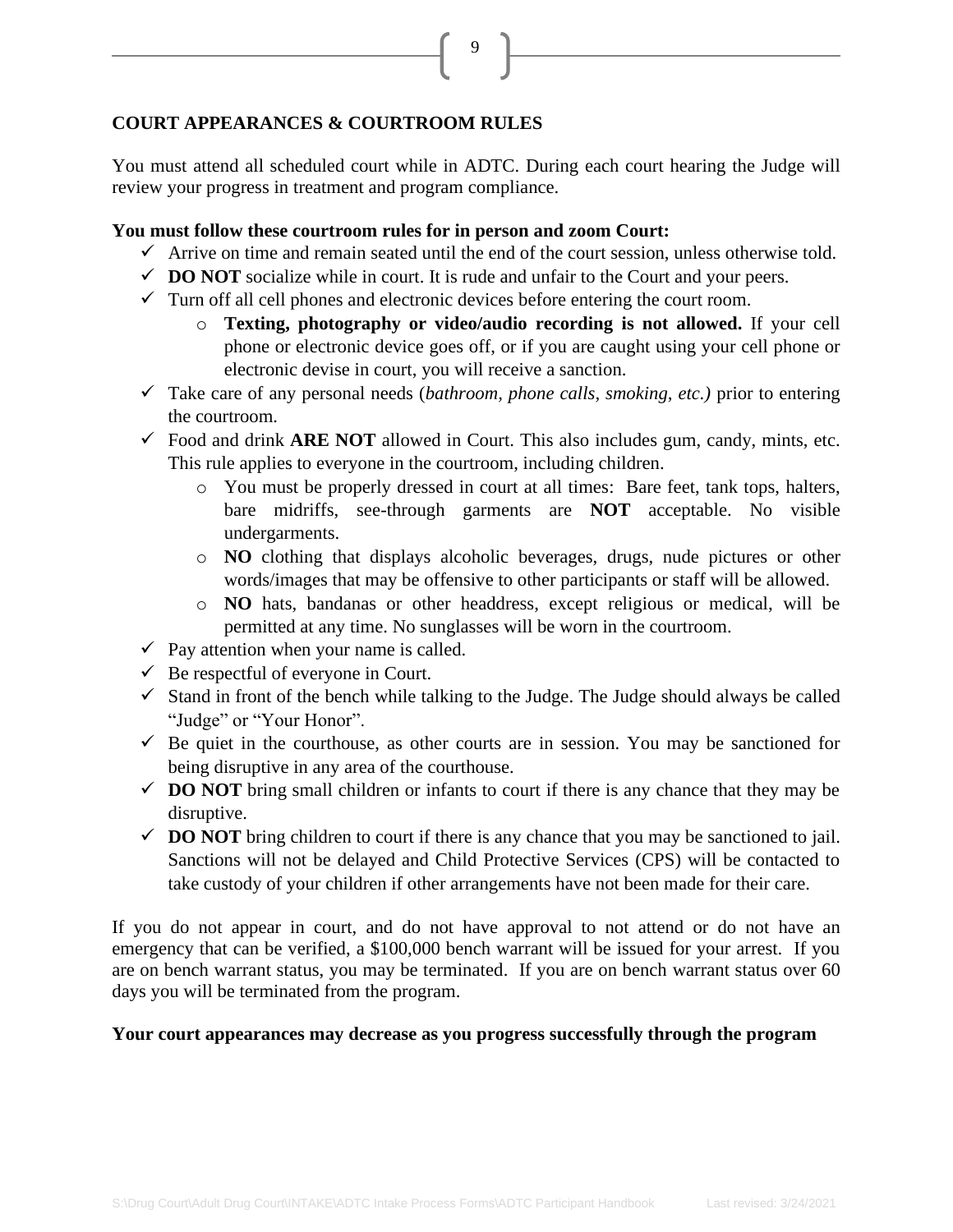#### **EMPLOYMENT**

You have to find and maintain at least part-time legal employment (*20+ hours each week*) or be enrolled in college, trade school or other education program (*part-time, at least ten credits each quarter*) in order to graduate.

10

You must verify your employment regularly with your Coordinator by providing copies of your pay stubs. Once you get a job, or if your employment status changes, you must fill out an Employment Verification form and turn it into your Coordinator within 48 hours.

**Below is a list of employment locations that are NOT allowed.** If you have questions, please talk to your Coordinator.

- **Bars, taverns, lounges, clubs and pubs** (*or any other establishment where you would be pouring alcohol*) *on a case-by-case basis, please talk with your Coordinator*
- **Hookah Bars**
- **Marijuana Shops**
- **Vapor Shops** *on a case-by-case basis, please talk with your Coordinator*
- **Adult Entertainment Establishments**
- **Casinos:** *on a case-by-case basis, please talk with your Coordinator*
- **Diversion Center or any substance use disorder treatment agency.** *Cannot be a recovery coach for ADTC participants.*

#### **Employment Waiver**

If you are not able to work, talk to your Coordinator.

#### **EDUCATION**

You will have to get your high school diploma or GED in order to graduate.

If you already have your high school diploma, GED, or vocational/technical certificate, proof must be turned in to your Coordinator in order to complete Stage 1.

If you have received your GED but need a copy of your transcript, please go to the following website in order to obtain this: **http://www.gedtestingservice.com/testers/gedrequest-atranscript**

If you need a copy of your high school diploma or GED, contact your local Community College or local Work Source location to assist you in completing this requirement.

You will need to fill out an Educational Plan form and turn it into your Coordinator before moving forward to the next Stage. If you think that you will have a hard time getting a GED, vocational/technical certification or High School Diploma, then talk with your coordinator.

### **This process can take time so do not wait to begin this important step.**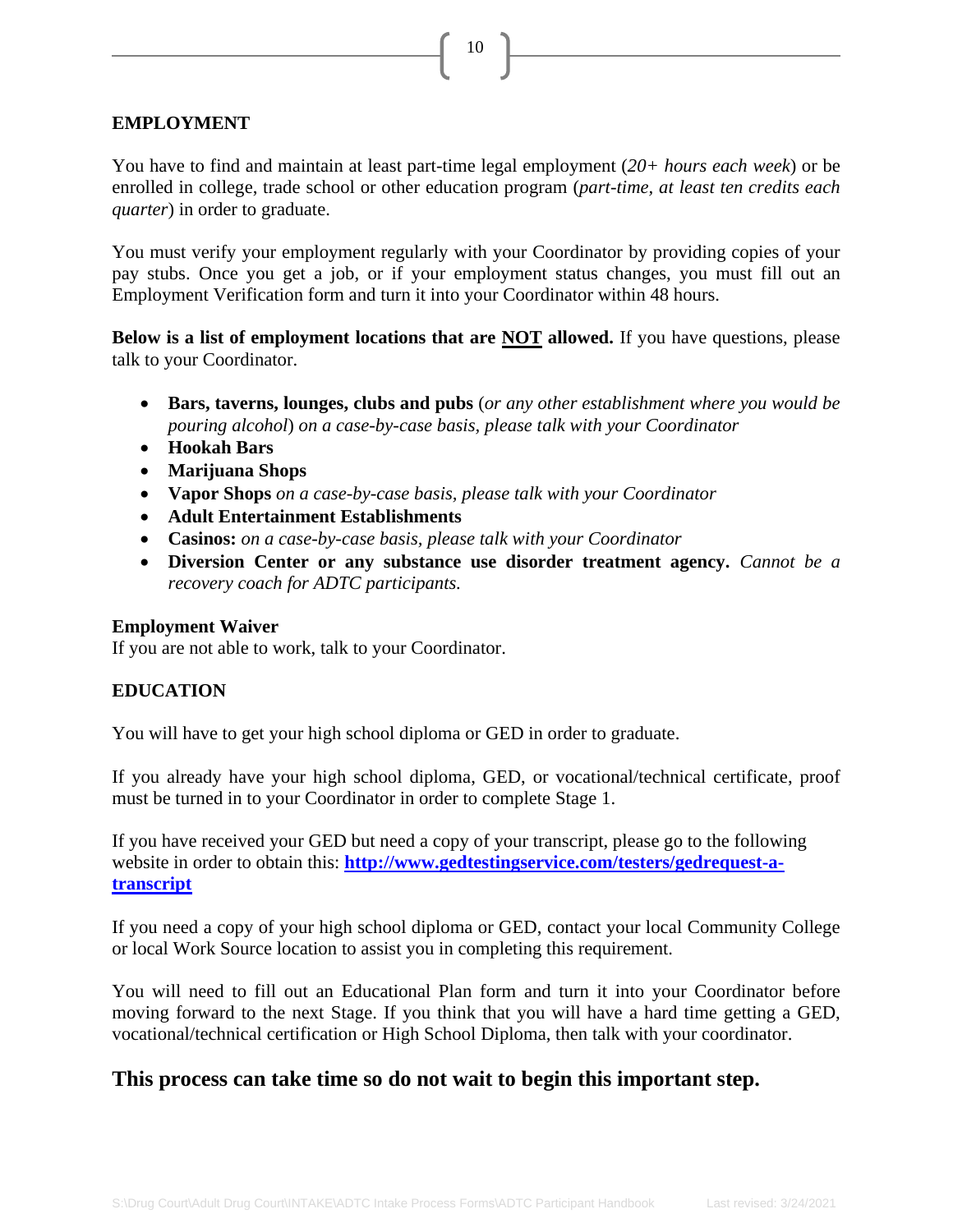#### **FEES/RESTITUTION**

You will have to pay participation fees, restitution or additional fees as ordered by the court.

PARTICIPATION FEES: You will have to pay a total of \$900 to participate in ADTC. If you are terminated from ADTC you may still have to pay the remaining balance of these fees up to \$900. This fee is **NOT** covered by medical insurance.

11

RESTITUTION: You will have to pay all restitution ordered by the court for all cases brought into ADTC. You will have to pay 25% of your restitution balance before you can move into Stage 3. The Deputy Prosecuting Attorney may excuse full payoff of any restitution that is filed after you enter the program if there is an agreed plan of when it will be paid off in full.

#### ADDITIONAL FEES:

You may be required to pay additional fees such as:

- UA testing confirmation costs, as ordered by the court
- All or part of your treatment costs depending on your income level. A sliding fee scale may be used to determine any additional treatment costs.

#### **Failure to pay all of your fees and/or restitution will result in termination.**

#### **CONDUCT**

You must be respectful to staff, providers and peers at all times.

#### **Inappropriate sexual behavior, comments, language or harassment towards staff, your providers and other participants will not be allowed and may result in termination.**

#### **LIFE CHOICES**

If you are committed to breaking the cycle of addiction, you will need to change the people, places, and things in your life that may be linked to your use of drugs or alcohol and criminal behaviors. You will be in violation of your contract if you do not change those parts of your life that put your recovery at risk.

#### **Places you are NOT ALLOWED unless approved by the Court:**

- Bars, taverns, lounges and pubs
- Hookah Bars
- Marijuana Shops
- Vapor shops
- Casinos
- Adult Entertainment Establishments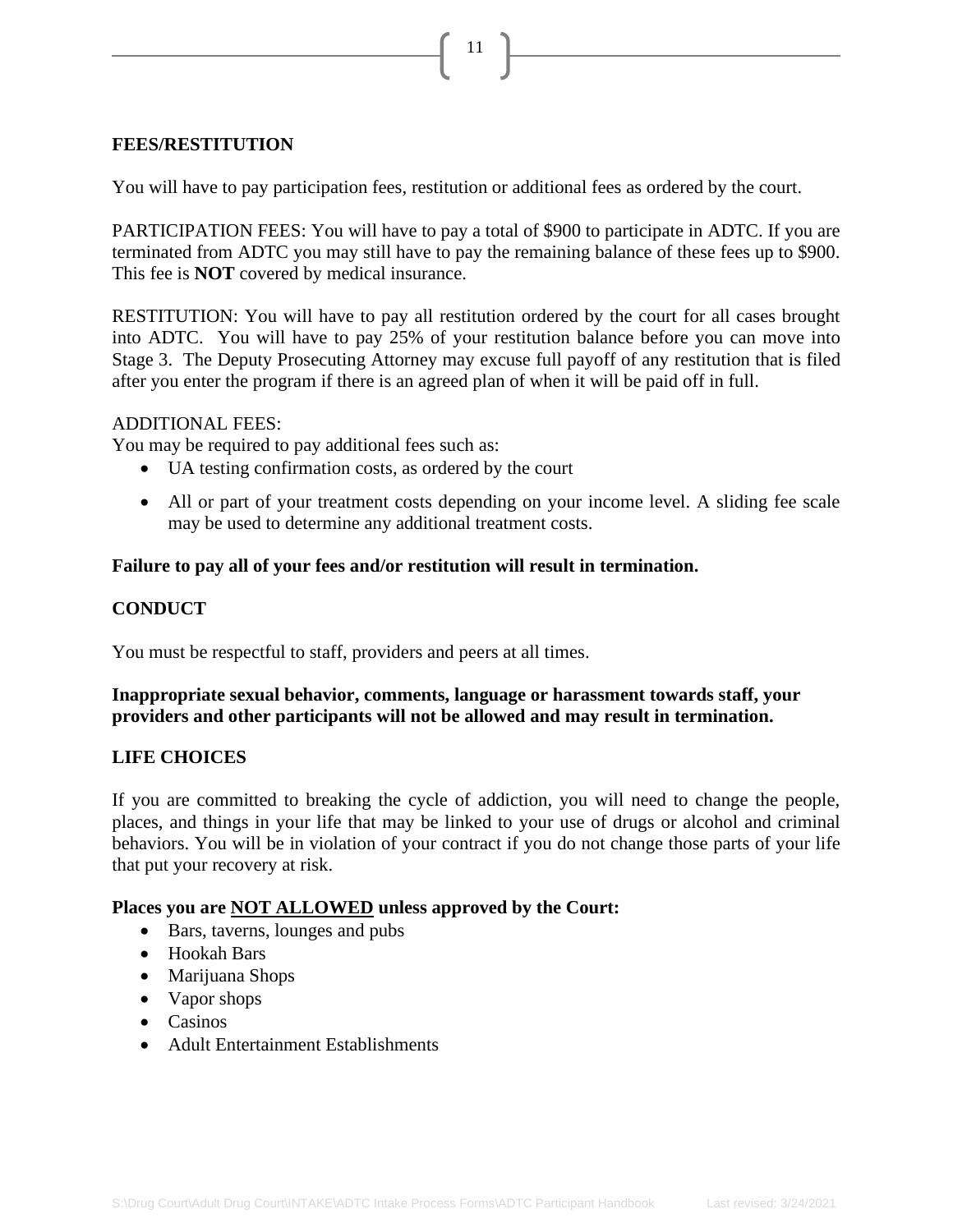#### **DRUG AND ALCOHOL TESTING: REQUIREMENTS/ UA LINE/COLLECTION SITE PROCEDURES**

12

#### REQUIREMENTS:

- You will have to do random drug and alcohol testing while in the program. This testing can only be done by a collection site approved by the court. You may also be told at any time, either in person or by phone (*including voicemail*), that you will be required to provide a urine sample that same day. It is your responsibility to make sure your Coordinator has a current working phone number to reach you at and be able to leave you a voicemail. You must check your voicemail regularly while in ADTC. Saying that you did not check your messages is not an excuse for missing a drug test.
- Observed UA testing is a requirement of the program testing protocol. This means that a same-sex collection site staff member will be in the bathroom with you to directly observe the collections of all UA's.
- All UA testing results for the program have been tested twice to confirm that the results are positive. UA samples with temperature readings below 90 degrees, above 100 degrees, or that have a creatinine level below 20 mg/dL will be considered diluted or fraudulent. **Make sure you do not drink too many fluids before giving a UA sample.**
- Missed, unable to provide, diluted or tampered UA tests will be treated as a positive UA result. **Any attempt to falsify a UA test is a reason for immediate termination from the program.**
- You must avoid products and foods that can conflict with UA testing results. **You are responsible to check all labels.**

These include but are not limited to:

- o **Products containing alcohol** (*Hand sanitizer, mouthwash, medications, etc*.)
- o **Foods cooked or prepared with alcohol**
- o **Fermented beverages** *(kombucha tea)*
- o **Poppy Seeds** (*Sometimes hidden in breads, muffins, bagels, pastries, salad dressings, etc.)*
- o **Energy Drinks**
- o **Supplements containing Creatine**
- o **CBD**
- There are certain prescription medications, over-the-counter medications and supplements that may conflict with UA testing. Be sure to follow the ADTC Medication procedure in this handbook.

If you provide a positive UA sample because you were exposed to or consumed a substance such as the ones listed above, it will be treated as a positive UA and you will be given a sanction from the court. Again, you are responsible for anything that you consume or are exposed to.

### **When in doubt, do not use, consume or apply!**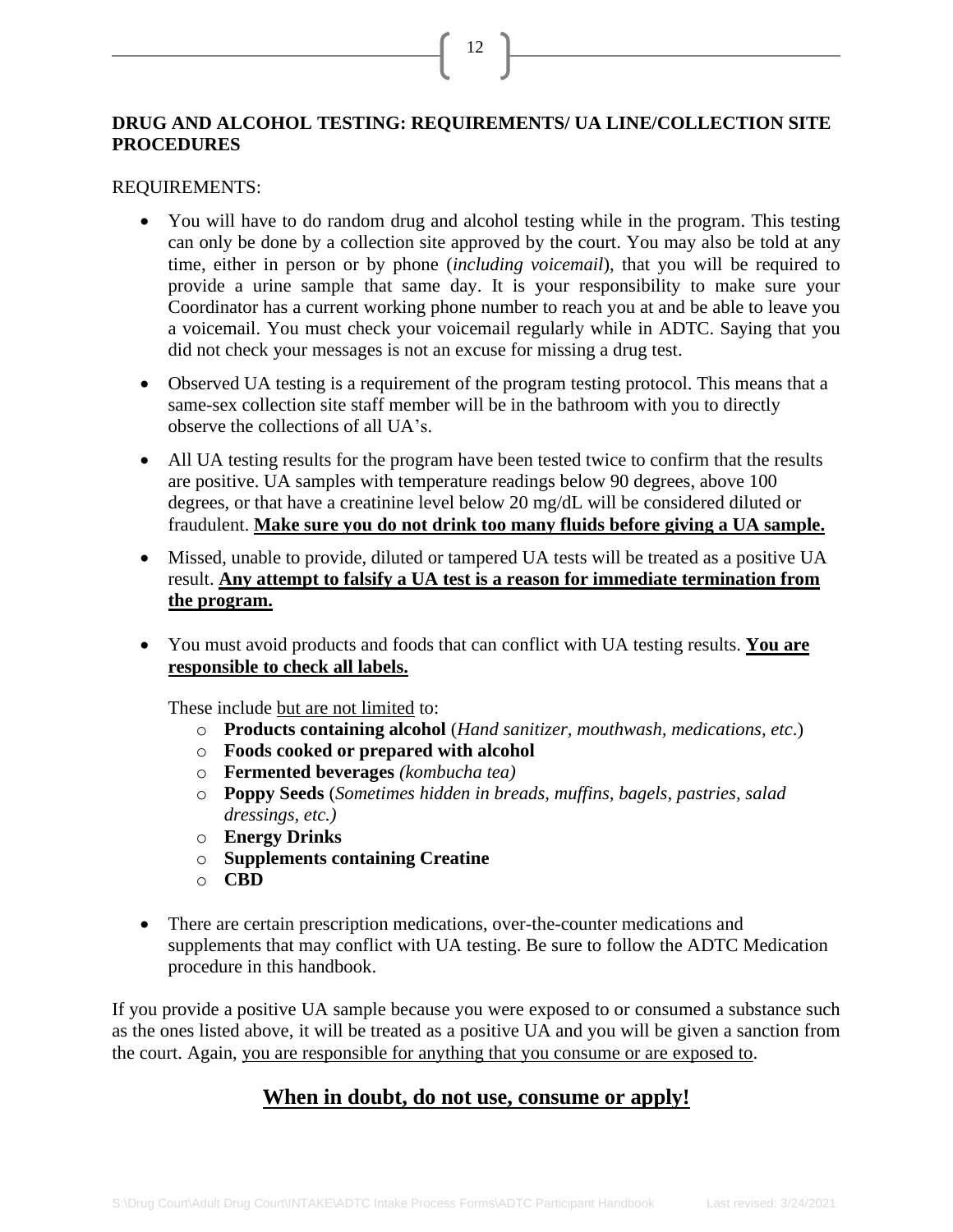#### **UA CALL LINE:**

You will be given a Client ID Number while in this program. **It is your responsibility to not lose this important number.** 

13

You are responsible to call the UA Call Line each day (*including weekends and holidays*) to see if you need to provide a UA sample that day. The UA Call Line is only open from 5:00 a.m. – 3:59 p.m. It closes at 4:00 p.m. daily. **The number is: 425-953-1346.** If you cannot get through to the UA Call Line the first time, continue to call until you get through.

When calling the UA Call Line, be sure to follow the instructions from the message telling you that you **ARE REQUIRED** to test today or **NOT REQUIRED** to test today.

If you are required to test on that date, you will need to report to the approved collection site within the following collection times:

> **Monday – Friday** 7:00 a.m. – 11:00 a.m. or 12 Noon – 2:30 p.m. **Saturday or Sunday** 9:00 a.m. – 11:30 a.m. only

You can also check online to see if you need to test on any given date by going to the following website: **www.mycallin.com.** 

If for some reason the UA Call Line and online systems are down; you must call your Drug Court Coordinator. If you cannot get through to anyone, you must go down to the collection site that day (*during collection times*) and ask if you need to provide a UA specimen on that day. You will receive a sanction for a missed UA if you do not follow these directions.

#### SEVERE WEATHER PROCEDURE:

In the event of severe weather (snow, flooding, power outages due to wind, etc.), do not call the UA line until after 8:00 a.m. If you call after 8:00 a.m. and you are told to report, proceed as normal to provide your sample.

UA COLLECTION SITE PROCEDURES:

Once you enter the collection site, a staff member will sign you in and you will be asked to initial next to your name on the sign-in sheet.

**DO NOT** leave the UA site until you have provided your UA sample for that day. If you do leave, you will not be able to come back in to UA that day and it will be counted as a missed UA.

Please be respectful to collection site staff, property and other donors at the collection site. Any inappropriate behaviors will be reported to ADTC, such as but not limited to: inappropriate language (profanity/drug talk/sexual comments/etc.), destruction of property, loitering, etc. and may result in a sanction.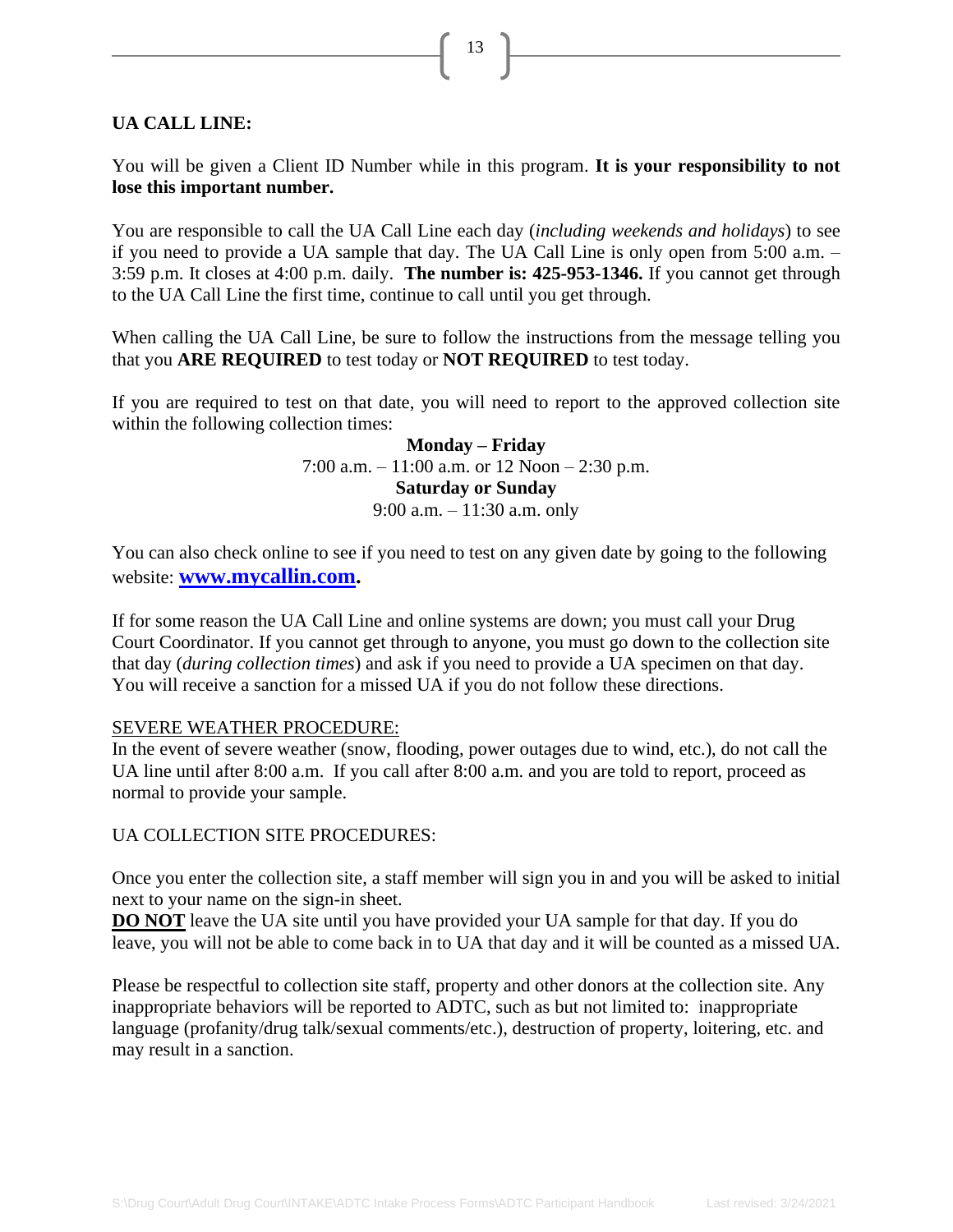#### **If you are taking any medications and/or supplements:**

• You must tell collection site staff about any medications that you are taking (including over-the-counter, prescription and supplements) and have the medications/supplements listed on you donor form for **every day** that you are taking the medication. **When in doubt, list the medication**.

14

• You must follow the medication policy in ADTC and notify your coordinator of any and all prescription medications.

#### **If you are unable to provide a UA Sample:**

- The collector will give you an eight ounce glass of water every  $\frac{1}{2}$  hour.
- You will have either three chances to give a sample or three hours, whichever comes first. Please be aware of UA testing times as you may not be given up to three chances or three hours if the collection site is closing.
- You will need to let the collector know when you are ready for your  $2<sup>nd</sup>$  or  $3<sup>rd</sup>$  chance to give your sample.

#### **DESIGNER DRUGS:**

You are **NOT** to use any designer drugs or any drugs sold as "Not for human consumption" or "novelty collector's item" while in the program. **You will be sanctioned up to and including termination for using these types of substances.** 

Examples include, but are not limited to:

- Synthetic Cannabinoids (Marijuana): *Spice, K2, etc.*
- Designer Stimulants: *Bath Salts, Khat, Molly, etc.*
- Other Designer Drugs: *DMT, Kratom, Krokodil, Benzo Fury, BZP, Fly, BDO, Flakka, Gravel, Smiles, etc.*

#### **MEDICATIONS**

You must not use substances that could be habit forming, have abuse potential, be harmful to your recovery or that conflict with UA testing, to include the use of inhalants while participating in ADTC, including but not limited to:

- o **Central Nervous System** (CNS) Stimulates (e.g. Adderall, Concerta, Ritalin, Dexedrine)
- o **Barbiturates** (e.g. Seconol, Butisol Sodium, Phenobarbital)
- o **Benzodiazepines** (e.g. Xanax, Klonopin, Valium)
- o **Hallucinogens** (e.g. Dextromethorphan-DXM, Marinol)
- o **Sedative-Hypnotic** (e.g. Ambien, Soma, Lunesta)
- o **Opioids** (e.g. OxyContin, Vicodin, Codeine, Tramadol, Fentanyl)
- o **Alcohol** (e.g. Peridex Oral Rinse)
- o **Muscle Relaxants** (e.g Methocarbomal, Cyclobenzaprine)
- o **Cannabinoids** (e.g Marinol, CBD)

#### **Any of the above prescribed take home medications will impact your participation in the program.**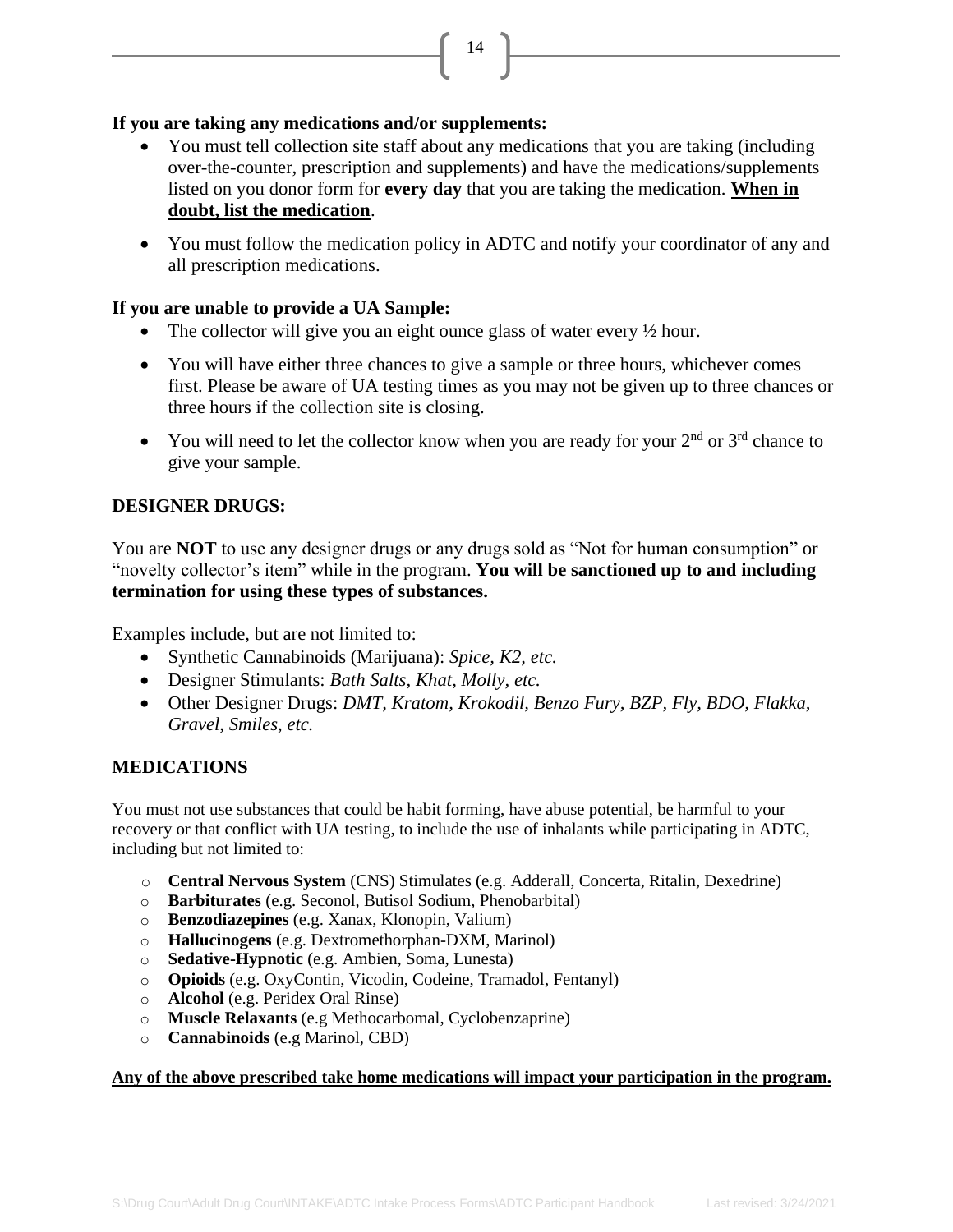Use of any prescription medications, will be reviewed by your coordinator and may affect whether or not you are eligible for this program and able to participate.

15

The medication form must be given to your prescriber at the time of the appointment and include the prescriber's name, any medication given at time of service, medication prescribed, amount prescribed (including refills), reason for prescription, duration of treatment, and acknowledgement by the prescriber that you reported you are a substance abuser and the provider feels this is the best course of treatment. **This form must be provided to your coordinator within 48 hours after receiving the medication**. You are required to only use one prescriber and one pharmacist for all prescribed medications taken while in the program. Any medications may result in a change to your sober date, as it applies to graduation requirements.

It is your responsibility to tell your coordinator about any and all prescribed medications within 48 hours of receiving the medication. Your coordinator will review the medication and let you know if it is approved to continue taking while in ADTC. You must notify your coordinator when you stop taking a previously approved medication. When in doubt, please talk with your coordinator.

#### **Over-the-Counter Medications:**

Some over-the-counter medication and supplements may conflict with UA testing and may be habit forming. You may not take medications containing pseudoephrine, ephedrine, dextromethorphan, phenylephrine, alcohol (e.g. Nyquil, Sudafed, Robitussin, Delsym, Vicks, Claritin-D, Benadryl, Zantac, and Imodium). If you receive a positive UA test it will be treated as a positive UA and you will get a sanction from the court.

It is your responsibility to follow the medication procedure. If you do not, you may be terminated from the program.

#### **MEDICATION ASSISTED TREATMENT (MAT)**

If your ADTC treatment agency recommends MAT, they will work with you to find a MAT prescriber. It is up to you to have your MAT prescriber fill out a Prescription MAT Form and have them submit the completed form to your coordinator. If you are on any MAT, you are responsible for making sure your MAT prescriber fills out the Treatment Ongoing MAT form and gives this form to your treatment provider. If your prescriber does not provide the required paperwork, you will have to find another prescriber in order to continue on MAT in the program.

#### **HOUSING**

- You must live in Snohomish County in a place that is sober at all times while participating in ADTC.
- You are not to have any drugs (*including marijuana and designer*), alcohol, and/or paraphernalia in your home. **This rule applies to everyone who lives in the home, regardless if they are participating in drug court.**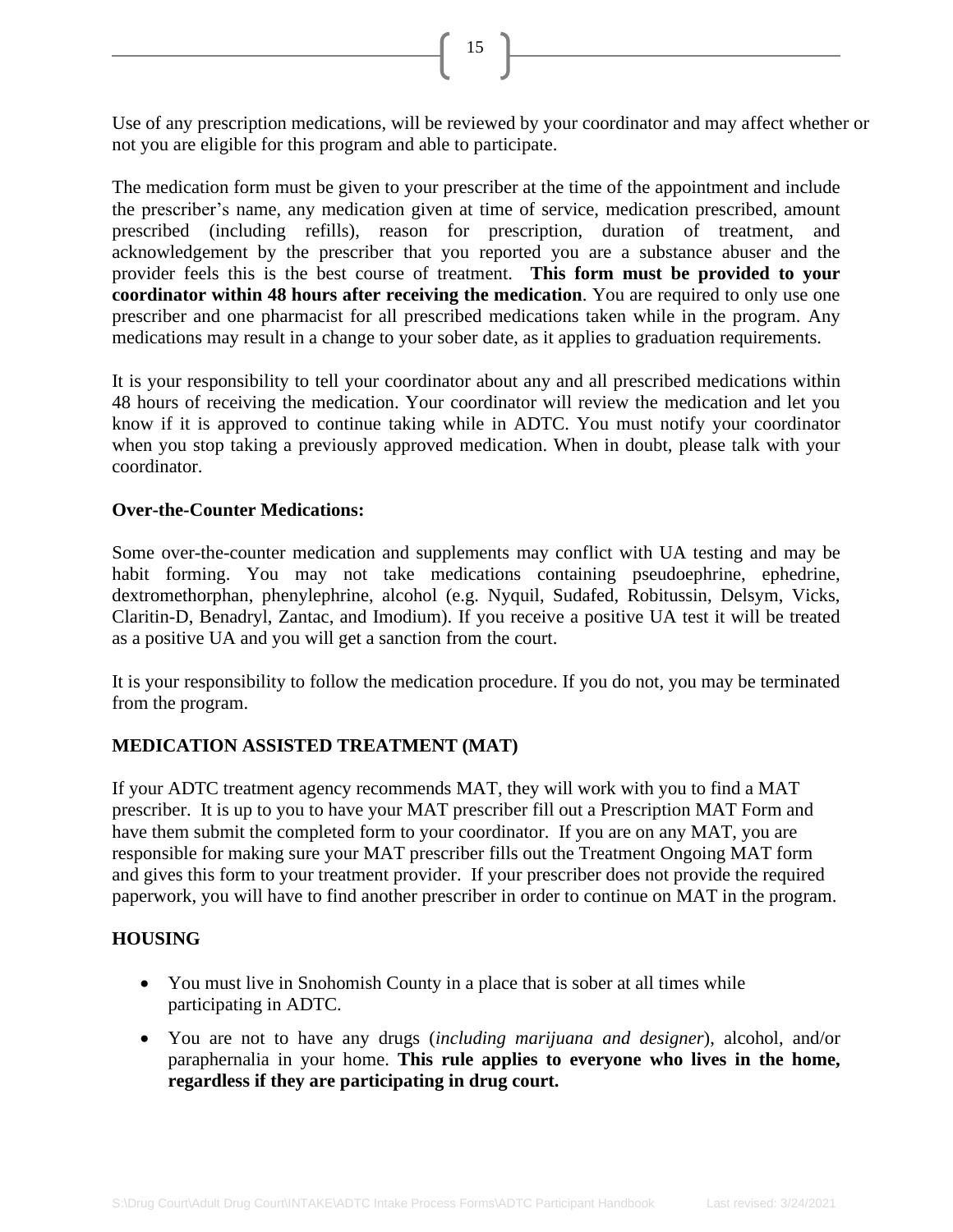#### **EMERGENCY HOUSING ASSISTANCE**

- You may apply for funding to help with housing costs in emergent situations
- Funding is available for one month's rent at an Oxford House
- Check with your Coordinator on eligibility for this funding and how to apply

#### **RECOVERY SUPPORT SERVICES (RSS)**

• You may apply for funding to help get into sober housing and/or help pay for the costs associated with completing educational requirements. This funding is one time only and you must meet eligibility criteria. This includes maintaining program compliance. For information check with your Coordinator.

#### **HOME VISITS**

• Members of the team including, the law enforcement liaison, may visit you at your house to verify that you are living a drug and alcohol free lifestyle and to verify that you are living at your listed address. You will not know when these visits are going to happenyou are expected to be cooperative and respectful during the visit.

#### **REMEMBER: If your address or phone number changes, you must notify your Coordinator within 24 hours of that change.**

#### **TRAVEL**

If you need to travel for a family/pro-social event, you will need to complete a Trip Request form and provide it to your Coordinator. Eligibility and rules for trip requests are listed below:

#### ELIGIBILITY:

- You must have 60 days of no UA violations. This means no positive, missed, dilute, unable or tampered UA tests.
- If you have had a jail sanction, it has to have been more than 30 days ago.
- You cannot have any incomplete sanctions, this means: no incomplete community service work hours, writing assignments, etc.
- You have to be current on your sober support meetings.

#### RULES:

- Trip Requests need to be submitted at least 5 business days before the trip.
- Trip Requests cannot be longer than 4 days at a time.
- You are only allowed up to 10 days of Trip Requests total during your participation in ADTC.
- The Coordinator will review your request. If the eligibility for the Trip Request has not been met, they will decline the request.
- All Trip Requests are approved for only the dates/times and location listed on the form. Once approved, you are not allowed to change the dates/times and/or location of the Trip Request without prior team approval.
- If you leave later than the date/time listed on your approved Trip Request form, you must notify your Coordinator and get approval for any changes prior to leaving. You must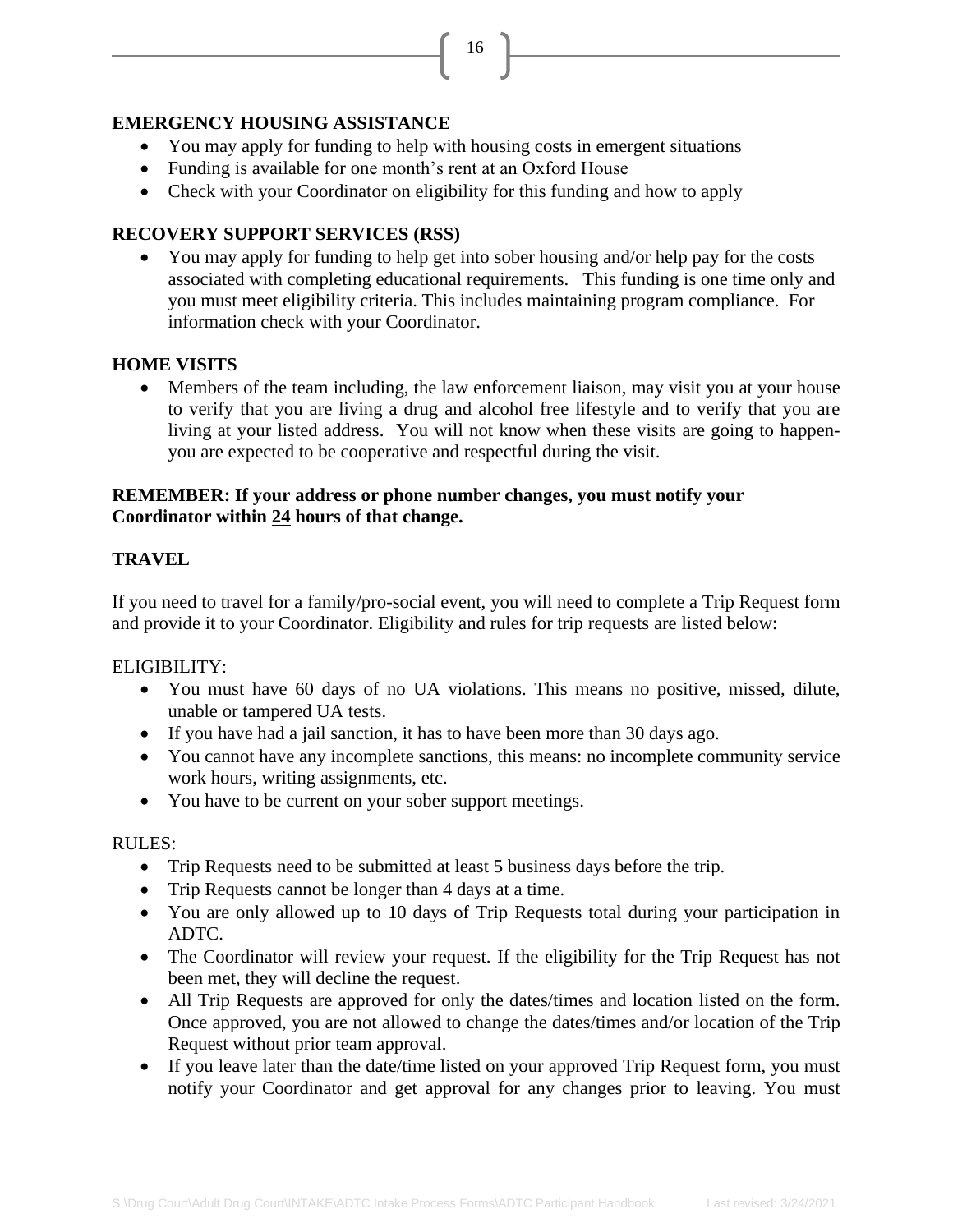comply with all program requirements until changes to your Trip Request are approved by the team.

• If you return earlier than the date/time listed on your approved Trip Request form, you must notify your Coordinator immediately and must follow all program requirements from the moment you return.

17

- You may be sanctioned if you do not complete requirements when you leave late and/or return early from an approved Trip Request.
- You must attend the required number of sober support meetings for the week.

#### **If you have a family emergency, please contact your Coordinator.**

**You are not to leave the State of Washington, for any duration of time, unless you have prior approval by your Coordinator.** 

#### **PROGRAM STAGES**

You must complete the four stages of the program to be able to graduate. Your treatment provider and Coordinator will track your progress throughout the stages and report to the team when each stage requirement is met. Once you finish a stage you will be given a certificate and a list of requirements for the next stage. You may be eligible to move to Stage Four and be scheduled for graduation once you have completed Stage Three.

| <b>Stage One - Stabilization:</b>                                |                                                                                  |              | <b>Stage Two - Progression:</b>                       |
|------------------------------------------------------------------|----------------------------------------------------------------------------------|--------------|-------------------------------------------------------|
|                                                                  | Attend Court as scheduled                                                        |              | Attend Court as scheduled                             |
|                                                                  | Meet with your treatment provider to identify                                    |              | Comply with your treatment plans(s)                   |
|                                                                  | treatment goals and develop a treatment plan(s)                                  | ✓            | Provide UA tests as scheduled                         |
| $\checkmark$                                                     | Comply with your treatment plan(s)                                               |              | Attend a minimum of three support meetings            |
| ✓                                                                | Provide UA tests as scheduled - you must have                                    |              | per week                                              |
|                                                                  | a minimum of 60 days of negative UA's (no<br>missed, positive, dilute or unable) | ✓            | Identify and engage with a sponsor/recovery<br>mentor |
| ✓                                                                | Attend a minimum of three support meetings                                       |              | If you do not have your high school diploma or        |
|                                                                  | per week                                                                         |              | GED; attend a GED orientation and enroll in           |
| $\checkmark$                                                     | Provide your Coordinator with a copy of your                                     |              | classes or take all four of your GED tests            |
|                                                                  | high school diploma, GED or education plan if                                    |              | Sign up for Moral Reconation Therapy (MRT)            |
|                                                                  | you do not have one                                                              |              | with your treatment provider and complete             |
| ✓                                                                | Review your drug court fee and restitution                                       |              | MRT Steps 1-6                                         |
|                                                                  | balance with your Coordinator                                                    | $\checkmark$ | Complete a written plan for how you will              |
| ✓                                                                | Attend an Alumni group meeting                                                   |              | address any outstanding warrants (if applicable)      |
|                                                                  | Other individual requirements (optional)                                         | $\checkmark$ | Review your drug court fee and restitution            |
|                                                                  |                                                                                  |              | balance with your Coordinator                         |
|                                                                  |                                                                                  | $\checkmark$ | Pay 25% of your restitution balance                   |
|                                                                  |                                                                                  |              | Create a transition plan with mental health (if       |
|                                                                  |                                                                                  |              | applicable)                                           |
|                                                                  |                                                                                  |              | Attend an Alumni group meeting                        |
|                                                                  |                                                                                  |              | Other individual requirements (optional)              |
| <b>Stage Four – Maintenance:</b><br><b>Stage Three - Action:</b> |                                                                                  |              |                                                       |
| ✓                                                                | Attend court as scheduled                                                        |              | Attend court as scheduled                             |
| ✓                                                                | Provide UA tests as scheduled - you must have                                    | ✓            | Provide UA tests as scheduled                         |
|                                                                  | a minimum of 4 months of negative UA's in                                        |              | Write a short paragraph weekly about what you         |
|                                                                  | order to complete this stage (no missed,                                         |              | did this week to support your recovery/or             |
|                                                                  | <i>positive, dilute or unable)</i>                                               |              | submit a weekly to-do list- turn in to                |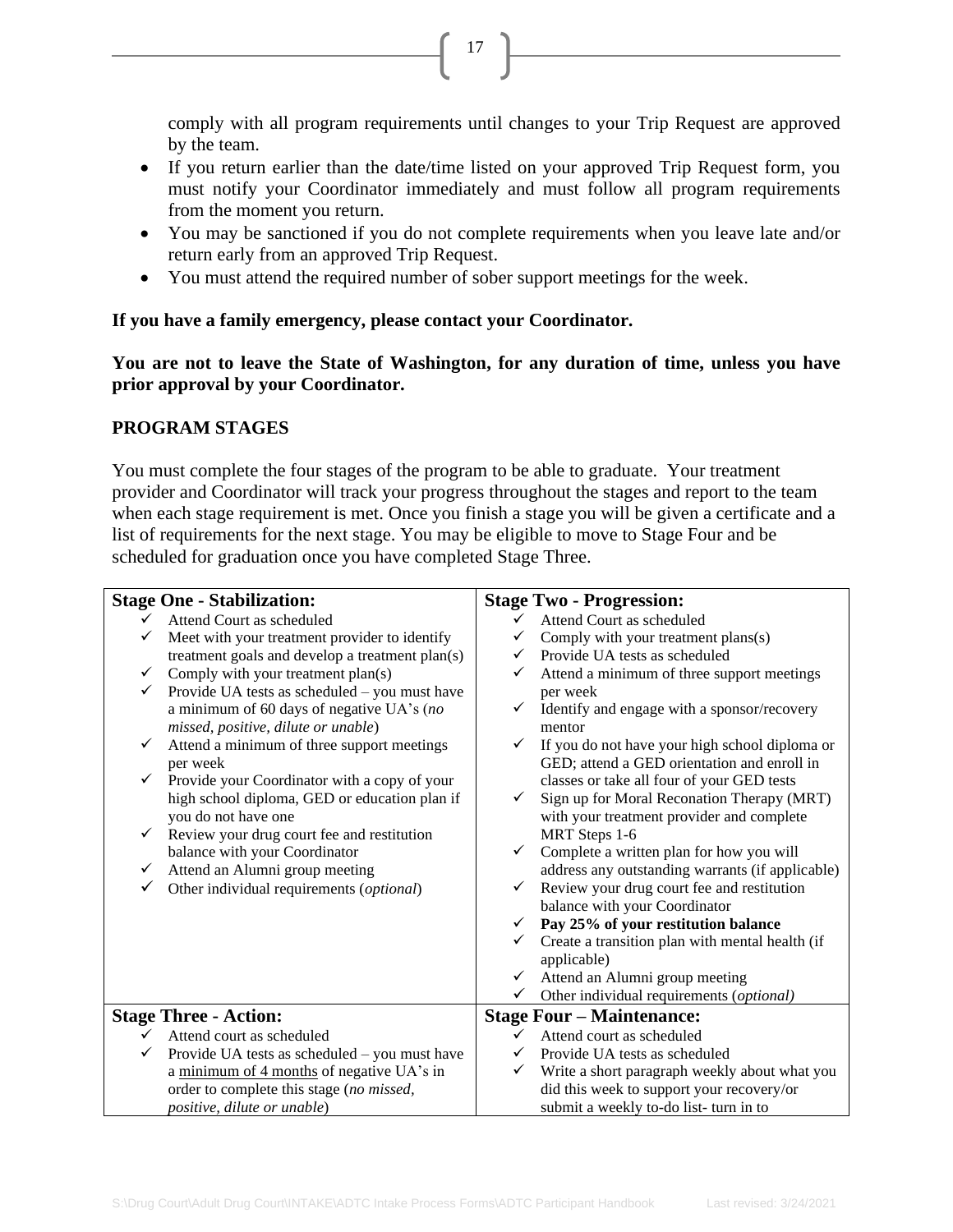| ✓            | Attend a minimum of three support meetings       | Coordinator                                                  |
|--------------|--------------------------------------------------|--------------------------------------------------------------|
|              | per week                                         | 6 months clean UAs in order to complete this<br>$\checkmark$ |
| ✓            | Complete treatment (with the exception of        | stage and graduate (no missed, positive, dilute              |
|              | MAT, which can be continued in Stage 4)          | or unable)                                                   |
| $\checkmark$ | Complete MRT                                     | Maintain employment (minimum of 20 hours<br>$\checkmark$     |
| ✓            | Complete any additional drug court-referred      | per week) or be attending school (minimum ten                |
|              | treatment services (Ex: Mental Health)           | credits per quarter)                                         |
| ✓            | Complete and submit your Recovery Plan           | Attend Exit Interview with team<br>$\checkmark$              |
|              | assignment to your treatment provider            | Comply with the requirements of your MAT<br>✓                |
| $\checkmark$ | Review your drug court fee and restitution       | program (if applicable)                                      |
|              | balance with your Coordinator and pay off drug   | Attend monthly monitoring sessions with your<br>✓            |
|              | court fees and restitution in full               | treatment provider                                           |
| ✓            | Review your restitution balance with your        | Other individual requirements (optional)<br>✓                |
|              | defense attorney. If you do not currently have a |                                                              |
|              | restitution balance, verify with your defense    | You must remain in this stage for a minimum of 8             |
|              | attorney that no new restitution orders have     | weeks prior to graduation                                    |
|              | been entered.                                    |                                                              |
| ✓            | If you have not yet done so, obtain your high    |                                                              |
|              | school diploma or GED and provide a copy to      |                                                              |
|              | your Coordinator.                                |                                                              |
| $\checkmark$ | Obtain and maintain employment (minimum 20       |                                                              |
|              | hours per week) or enroll in and attend school   |                                                              |
|              | (minimum ten credits per quarter). Verification  |                                                              |
|              | must be turned into your Coordinator.            |                                                              |
| ✓            | Attend an Alumni group meeting                   |                                                              |
| ✓            | Other individual requirements (optional)         |                                                              |

### **INCENTIVES AND SANCTIONS**

At Court, you **may** receive an incentive and/or sanction from the court based on your compliance with program requirements. INCENTIVES:

Incentives are given to recognize your progress towards meeting your individual goals and demonstrating positive behavior changes. The Judge may choose from any of the below listed incentives after reviewing your accomplishment, progress and program history.

| <b>Achievements</b>                                                                                                                                                                                                                                                                                                                                                                   | <b>Types of Incentives</b>                                                                                                                                                                                                                                                                                 |
|---------------------------------------------------------------------------------------------------------------------------------------------------------------------------------------------------------------------------------------------------------------------------------------------------------------------------------------------------------------------------------------|------------------------------------------------------------------------------------------------------------------------------------------------------------------------------------------------------------------------------------------------------------------------------------------------------------|
| Attendance at court appearances<br>Attendance at Drug Testing<br>✔<br>Attendance, participation & engagement in<br>✓<br>treatment<br>Attendance, participation & engagement in<br>✓<br><b>MRT</b><br>Attendance at sober support meetings<br>✓<br>Honesty<br>Follow through and engagement with<br>✓<br>ancillary services (e.g. Mental health)<br>Housing<br>Fee payments<br>Sponsor | Recognition and Praise by the Judge<br>Certificates of achievement<br><b>Gift Cards</b><br><b>Movie/Event Passes</b><br>Decreased court appearances<br><b>Stage Advancement</b><br>Expedited in court<br>Keychain<br><b>Inspirational Coins and Stones</b><br><b>Books</b><br><b>Trip Requests Granted</b> |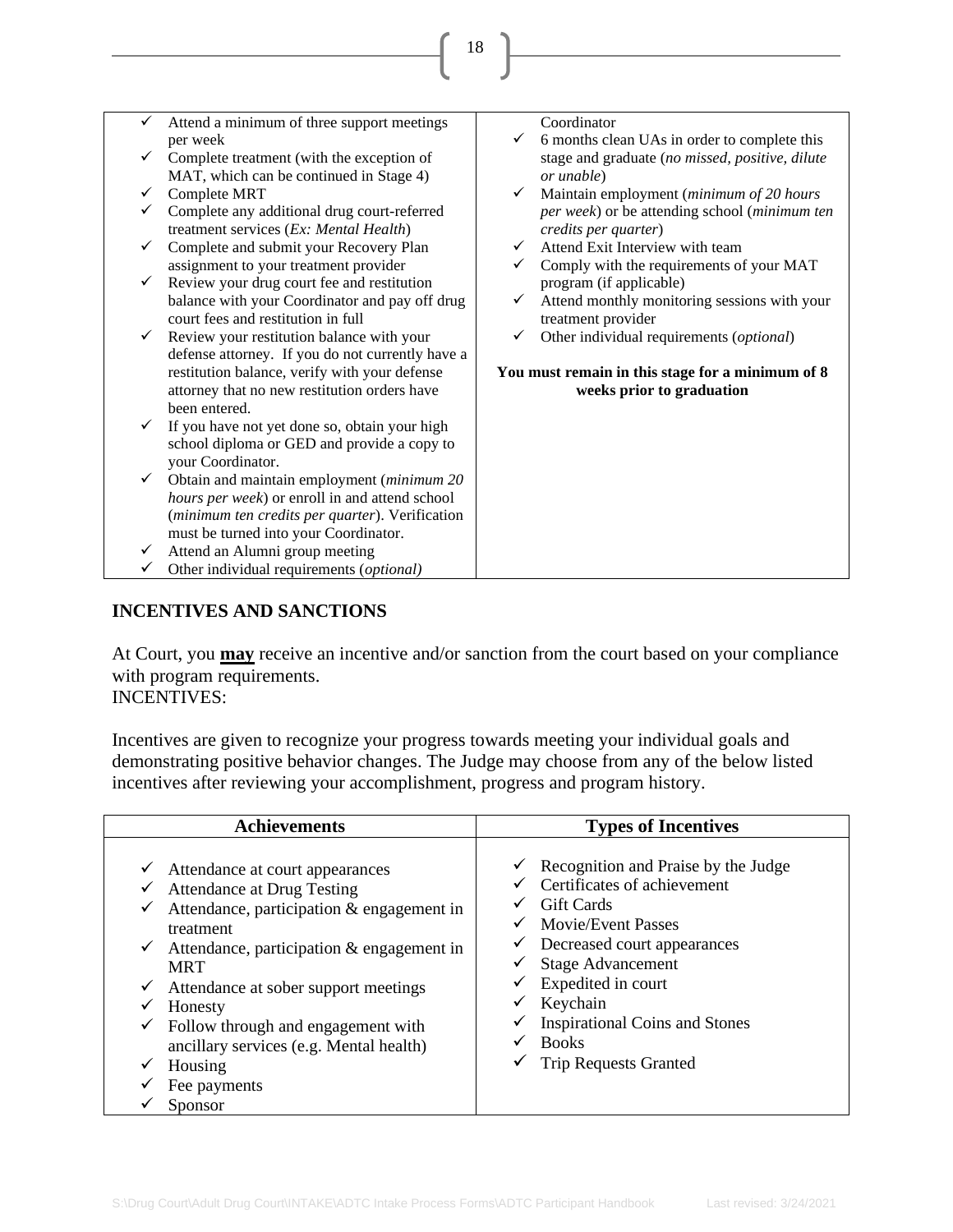Progress in education  $\checkmark$  Completion of GED or High School Diploma ✓ College enrollment or attendance  $\checkmark$  Progress in employment  $\checkmark$  Positive feedback from community  $\checkmark$  Participant specific goals

19

#### **SANCTIONS:**

Sanctions are given based on violations of program requirements. When ordering a sanction, the Judge considers feedback from the team as well as your previous sanction history, current stage level, and your attitude and admittance of the behavior.

| <b>Violations</b>                                                                                                                                                                                                                                                              | <b>Types of Sanctions</b>                                                                                                                                                                                                                                                                                                                                  |
|--------------------------------------------------------------------------------------------------------------------------------------------------------------------------------------------------------------------------------------------------------------------------------|------------------------------------------------------------------------------------------------------------------------------------------------------------------------------------------------------------------------------------------------------------------------------------------------------------------------------------------------------------|
| Dishonesty<br>$\circ$<br>$\circledcirc$ Forgery<br>$\odot$ Missed court appearances<br>Missed or unable to provide UA tests<br>$\infty$<br>(considered a positive)<br>$\circledcirc$ Positive UA test (positive for<br>drugs/alcohol/Dilute)<br>◎ Adulterated/Tampered UA test | $\Diamond$ Verbal Warning from the Judge<br>$\Diamond$ Increased court appearances<br>$\Diamond$ Increased sober support meetings<br>Enhanced sober support meetings<br>$\infty$<br>Reaching out to recovery supports<br>$\circ$<br>$\Diamond$ Sit through both drug court calendars<br><b>Community Service Work</b><br>$\odot$<br>Jail<br>$\circledcirc$ |
| $\oslash$ Missed treatment/MRT<br>Inappropriate behaviors at<br>ல<br>treatment/MRT/UA collection site                                                                                                                                                                          | <b>Writing Assignment</b><br>$\circledcirc$<br>Life Skills Assignment<br>$\circledcirc$                                                                                                                                                                                                                                                                    |
| $\Diamond$ Non-compliance with treatment plan<br>$\Diamond$ New criminal charges<br>$\circledcirc$ Driving while license suspended/revoked                                                                                                                                     | Letter of Apology<br>$\circ$<br>Move to a different Court calendar<br>↷<br><b>Team Roundtable</b><br>$\circ$<br>Termination<br>ര                                                                                                                                                                                                                           |
| (DWLS)<br>$\Diamond$ Failure to perform/complete sanctions<br>$\Diamond$ Violation of court order<br>Missed sober support meetings                                                                                                                                             |                                                                                                                                                                                                                                                                                                                                                            |
| $\circledcirc$ Housing<br>$\Diamond$ Failure to update information with the<br>court                                                                                                                                                                                           |                                                                                                                                                                                                                                                                                                                                                            |
| $\Diamond$ Failure to submit paperwork as directed by<br>the court                                                                                                                                                                                                             |                                                                                                                                                                                                                                                                                                                                                            |
| $\Diamond$ Failure to pay fees and/or restitution<br>$\Diamond$ Failure to obtain high school diploma,<br>GED, Employment                                                                                                                                                      |                                                                                                                                                                                                                                                                                                                                                            |
| Texting, using electronic devises or phone<br>$\circ$<br>going off in Court<br>Late to Court<br>$\circledcirc$                                                                                                                                                                 |                                                                                                                                                                                                                                                                                                                                                            |

All community service forms, writing assignments and letters are due to your Coordinator before 12:00 PM on Thursday in person, by email or by fax. Failure to meet this deadline will result in a sanction.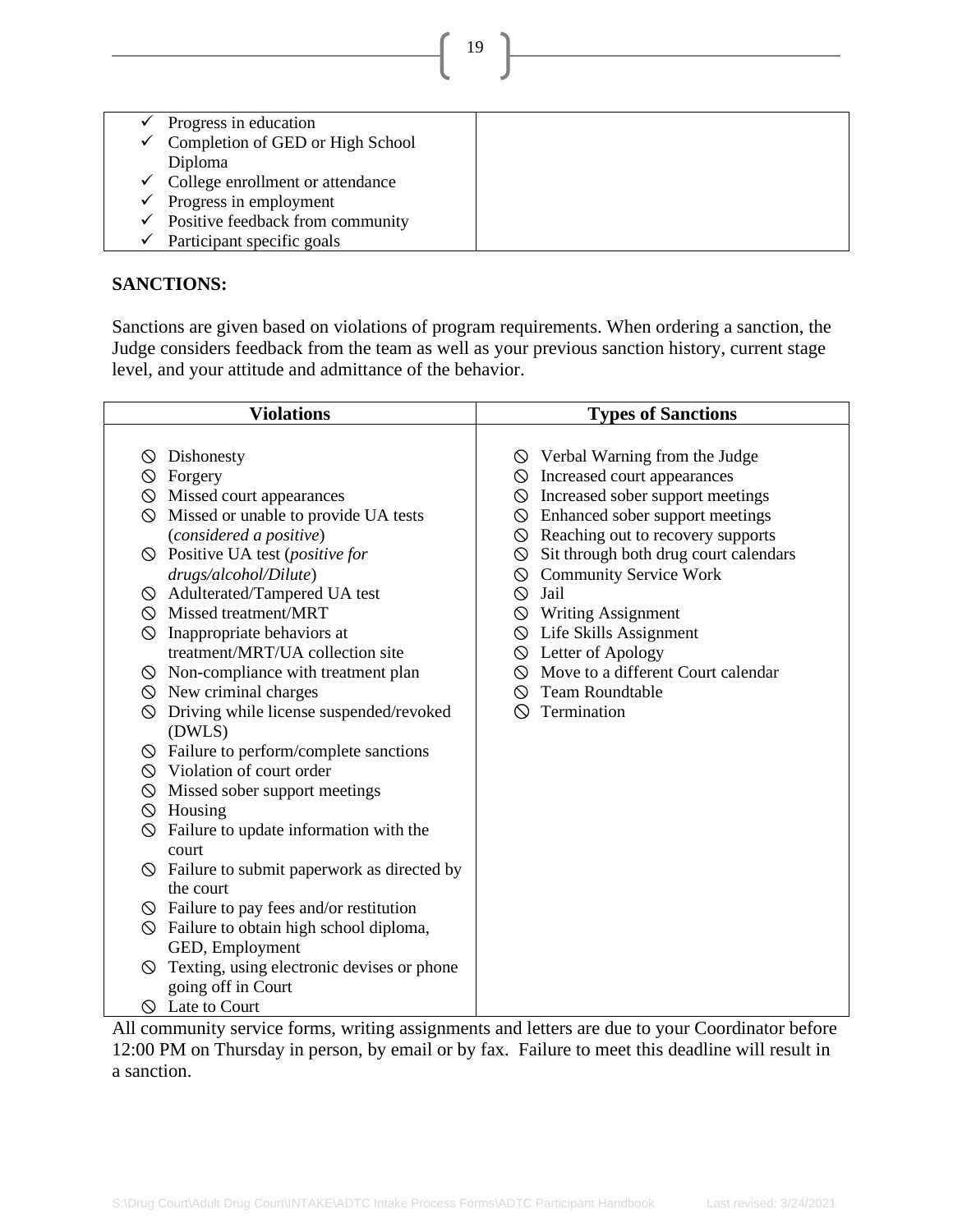#### **GRIEVANCE**

There is always chance that the treatment you receive by another person or this program may seem unfair or inappropriate. To protect you against any unfairness, this program has a procedure for handling your complaint or concerns.

1. Discuss the issue with the person you feel has treated you unfairly or inappropriately.

20

- 2. If your concern is not resolved, you may file a formal grievance.
- 3. To file a formal grievance, complete the Grievance Form and submit to your Coordinator.
- 4. Complaints and grievances will be forwarded to the Program Administrator who will investigate your issue.
- 5. You will be notified of the outcome within 10 business days.

#### **NEW OFFENSES/INFRACTIONS**

If you are charged with a new offense while in the program, you may be terminated.

#### **TERMINATION**

Due to many reasons, there are times when your continued participation in ADTC may not be helpful for you, the program, or both.

In making the decision whether to terminate you from ADTC, the court may consider your past efforts regarding compliance and progress in the program.

Examples of violations that may result in termination include, but are not limited to:

- UA violations
- Non-compliance with treatment
- Falsifying documents (*such as meeting slips, Community Service Forms*)
- Dishonesty
- Failure to abide by the terms of the contract, program rules or handbook
- Threatening, harassing or assaultive behavior
- New offense
- Not being able to meet any one of the graduation requirements within the designated program length

Termination may be voluntary or involuntary. You may decide to terminate from the program because the program no longer serves your needs (*voluntary*) or, the team may, at any time during the program, request your termination (*involuntary*) for non-compliance or violation of any of the rules of ADTC.

You will be terminated from ADTC if you have been in warrant status for over 60 days or may be terminated if you are unable to successfully complete the program within 18 months.

If the team recommends termination, and you disagree with that decision, you may have a fully contested, adversarial hearing before another judge.